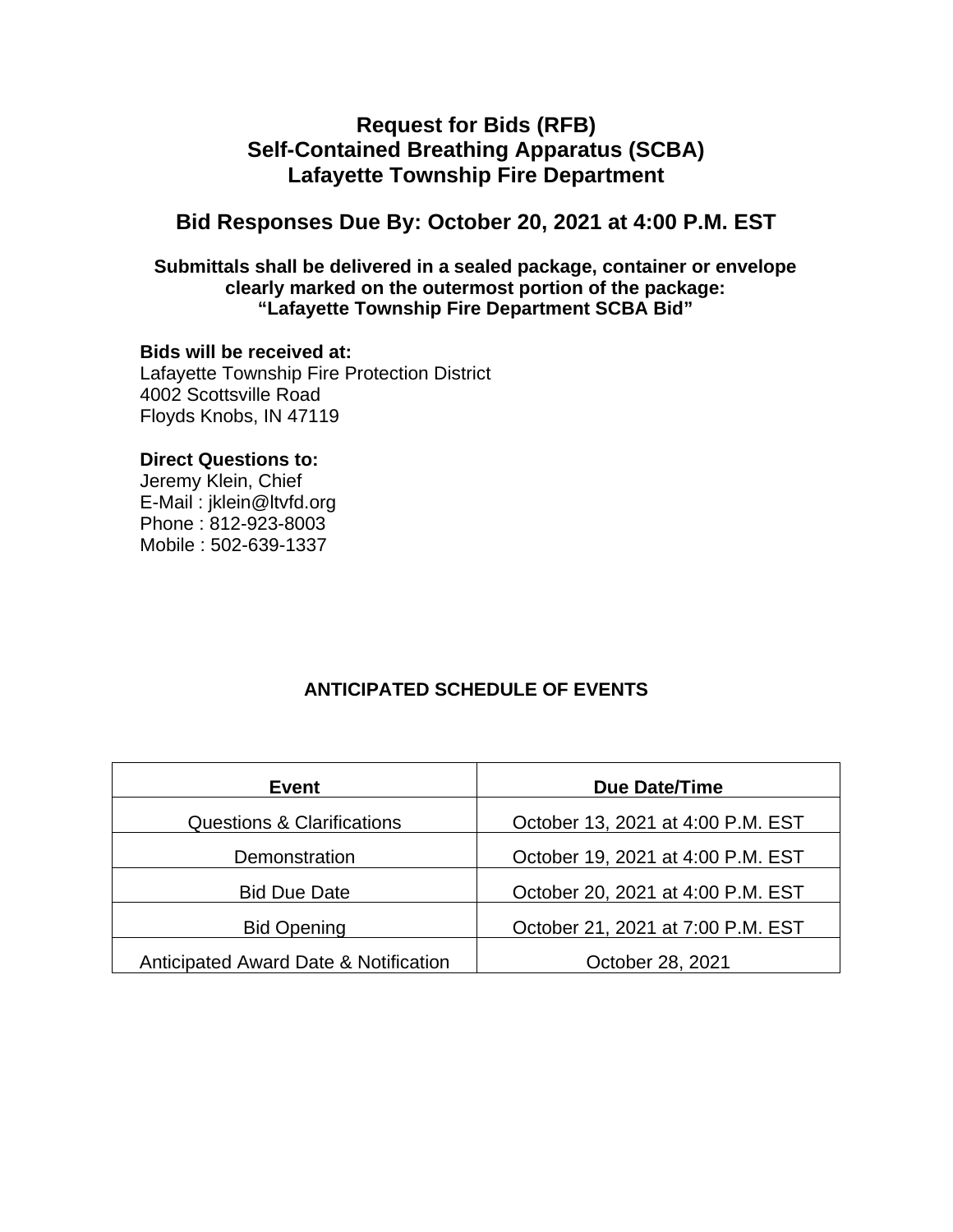# **LAFAYETTE TOWNSHIP FIRE DEPARTMENT REQUEST FOR BIDS ON SELF-CONTAINED BREATHING APPARATUS**

#### **1. INTRODUCTION**

- 1.1. As part the Assistance to Firefighters Grant award EMW-2020-FG-16536, the Lafayette Township Fire Department is seeking bids for purchase of self-contained breathing apparatus (SCBA) and related components. The SCBA and related components shall meet the minimum specifications listed below. Options are listed immediately following the minimum specifications. Proposals on the options are at the discretion of the vendor. All bids must conform to these specifications and be presented on the forms provided for that purpose.
- 1.2. The department seeks bids for **30 COMPLETE SCBA** units that comprise of backpack harness, 2 SCBA cylinders and facepiece, plus **14 additional SCBA** facepieces.

#### **2. BIDS**

- 2.1. Bids must be submitted, and the forms included in this document must be properly completed and signed in the spaces indicated. Two (2) complete sets of your bid along with the forms in this document must be submitted in a sealed envelope plainly marked **"Lafayette Township Fire Department SCBA Bid"** to the Lafayette Township Fire Department 4002 Scottsville Road, Floyds Knobs, IN 47119 by the due date and time. Bids submitted otherwise will not be accepted.
- 2.2. The Lafayette Township Fire Department reserves the right to reject any or all bids, waive technicalities, to be the sole judge of suitability of the equipment or services for its intended use, and further specifically reserve the right to make the award in the best interests of the fire department and fire district. All equipment or services listed are intended for a particular use by the fire department in which it is to be utilized, and must meet the requirements of that particular division(s). Other factors to be considered in awarding the bid will be price, quality, compatibility, and time required to make delivery. Unless otherwise specified by the bidder, the Lafayette Township Fire Department reserves the right to accept any item in the bid and to award items to one single provider.
- 2.3. Failure to respond to any requirements outlined in this RFB, or failure to enclose copies of the required documents, may disqualify the bid.
- 2.4. Since time is of the essence, the date of delivery as shown in the Bid may be taken into consideration in the award or in the cancellation of the award for breach of contract.

#### **3. EXCEPTIONS TO SPECIFICATIONS**

- 3.1. These specifications are based upon design and performance criteria which have been researched and analyzed by the department. Therefore, major exceptions to these specifications may not be accepted.
- 3.2. To the right side of each section for a particular specification, the bidder shall state "YES", "NO" or "EXCEPTION" indicating the exact compliance with the specification.
- 3.3. All deviations and exceptions, no matter how slight, shall be clearly explained in writing with the bid proposal. All exceptions must list the section and fully describe the exception or alternative.
- 3.4. The Lafayette Township Fire Department may choose to reject bids based on exceptions. Any exceptions that make the SCBA non-compliant with the National Fire Protection Association's 2018 Edition of NFPA-1981 Standard on Open-Circuit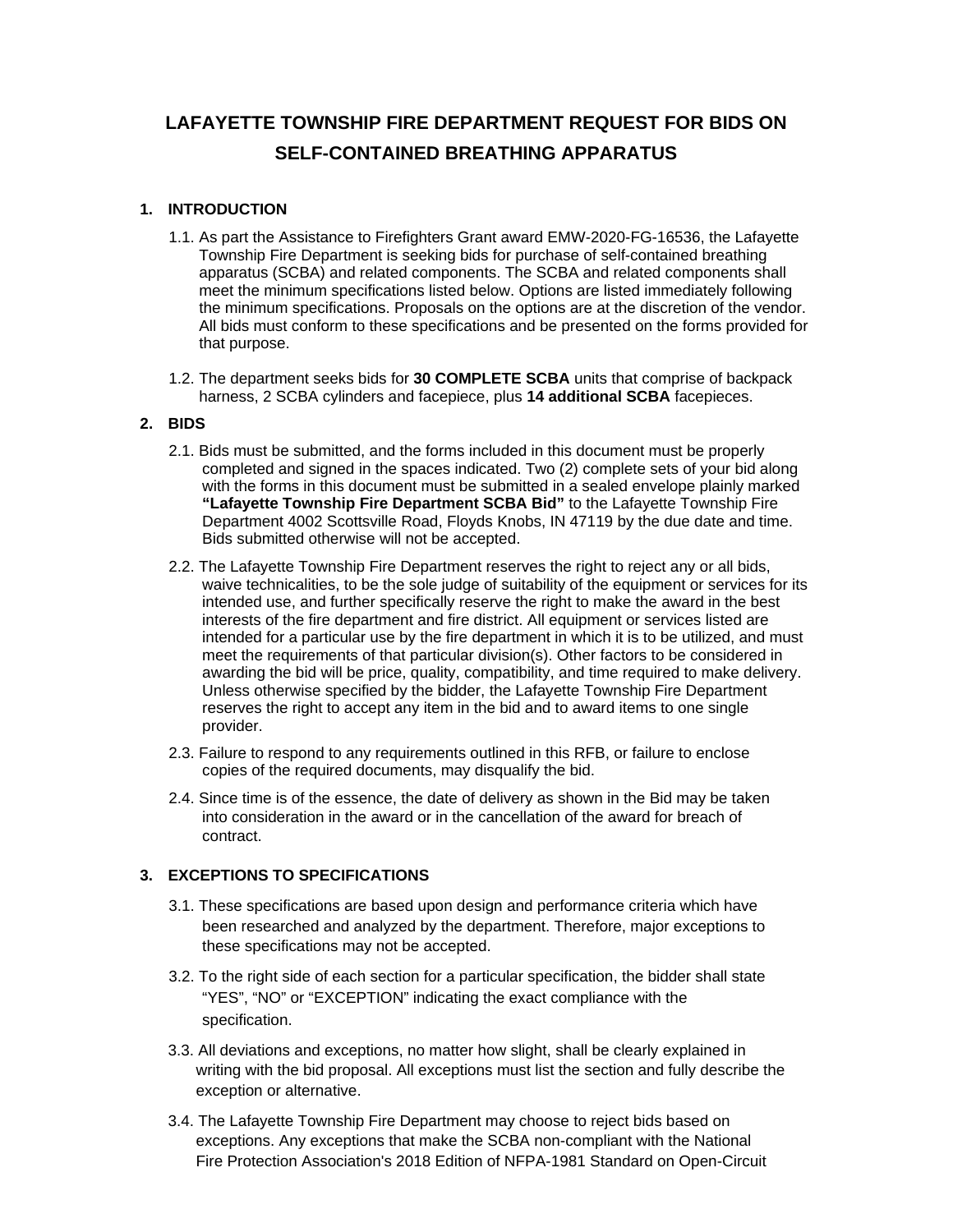Self-Contained Breathing Apparatus (SCBA) for Emergency Services will result in the bid being rejected.

#### **4. WARRANTY INFORMATION**

- 4.1. Vendor shall state specifically in the bid the manufacturer's warranty regarding parts and labor, and the duration of the warranty in years. If separate parts of the SCBA/Cylinder/Facepiece have different warranties, this shall be specified in the bid. The vendor shall state specifically any and all regularly scheduled maintenance and requirements outlined by the manufacturer to maintain any and all warranties.
- 4.2. Additionally, the vendor shall also provide specific information regarding where said maintenance can and/or should be performed (i.e., within fire department, manufacturer's service center, etc.).

#### **5. COST OF OWNERSHIP**

5.1. The vendor and/or manufacturer's representative shall, to the best of their ability, provide documentation and/or information regarding their SCBA's projected "cost of ownership".

#### **6. CONTACT**

6.1. Questions regarding the specifications should be directed to Chief Jeremy Klein, Lafayette Township Fire Department, (812) 923-8003 or jklein@ltvfd.org.

#### **7. MINIMUM SPECIFICATIONS OF THE SELF-CONTAINED BREATHING APPARATUS**

 It is the intent of these minimum specifications to describe certain equipment in sufficient detail to obtain competitive bids from qualified vendors for the furnishing and delivery of said equipment to be used by the regional fire departments. All parts not specifically mentioned which are necessary to provide the described equipment shall be included in the proposal, and shall conform in strength and quality or material and workmanship to what is usually provided for the trade in general. Any omissions of components in these specifications are inadvertent and should be included in the proposed SCBA.

|                                                                                                                                                                                                                                                                                                                                                                                                                                                                                                                                                                                                                                                                                                                    | <b>Meets Specifications</b><br>Yes<br><b>No</b><br><b>Exception</b> |  |  |
|--------------------------------------------------------------------------------------------------------------------------------------------------------------------------------------------------------------------------------------------------------------------------------------------------------------------------------------------------------------------------------------------------------------------------------------------------------------------------------------------------------------------------------------------------------------------------------------------------------------------------------------------------------------------------------------------------------------------|---------------------------------------------------------------------|--|--|
| <b>7.1 SCBA</b>                                                                                                                                                                                                                                                                                                                                                                                                                                                                                                                                                                                                                                                                                                    |                                                                     |  |  |
| The SCBA shall consist of the<br>7.1.1<br>following major sub-assemblies: (1)<br>full facepiece assembly; (2) a<br>removable, positive pressure, mask-<br>mounted regulator with air-saver<br>switch; (3) an automatic dual path<br>redundant pressure-reducing<br>regulator; (4) end-of service time<br>indicators; (5) a harness and back<br>frame assembly for supporting the<br>equipment on the body of the wearer;<br>(6) a shoulder strap mounted, remote<br>gauge indicating cylinder pressure; (7)<br>a rapid intervention crew/universal air<br>connection (RIC/ UAC); (8) a personal<br>alert safety system (PASS); and (9)<br>cylinder and valve assembly for<br>storing breathing air under pressure. |                                                                     |  |  |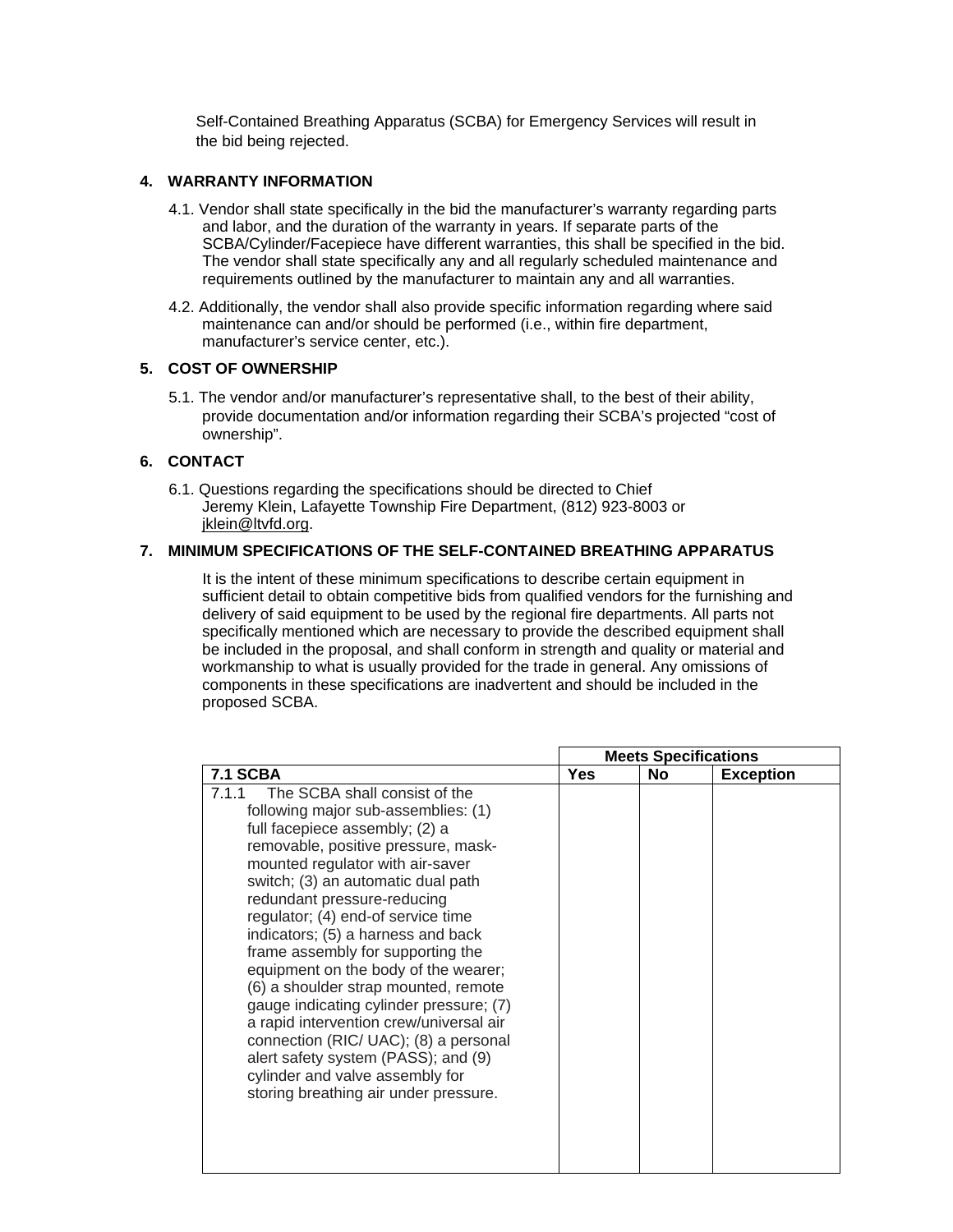| 7.1.2 | SCBA shall be approved by the<br>National Institute for Occupational<br>Safety and Health (NIOSH), under<br>42 CFR, Part 84 for chemical,<br>biological, radiological, and nuclear<br>protection (CBRN) with at least 45-<br>minute service life and compliant<br>with all requirements of the National<br>Fire Protection Association's 2018<br>Edition of NFPA-1981 Standard on<br>Open-Circuit Self-Contained<br><b>Breathing Apparatus.</b> |  |  |
|-------|-------------------------------------------------------------------------------------------------------------------------------------------------------------------------------------------------------------------------------------------------------------------------------------------------------------------------------------------------------------------------------------------------------------------------------------------------|--|--|
| 7.1.3 | Units shall be equipped with<br>integrated PASS device must meet<br>requirements of NFPA 1982, 2018<br><b>Edition Standard on Personal Alert</b><br>Safety Systems.                                                                                                                                                                                                                                                                             |  |  |
| 7.1.4 | All components shall be approved<br>for Intrinsic Safety under UL 913<br>Class I, Groups C and D, Class II,<br>Groups E, F and G, Hazardous<br>locations.                                                                                                                                                                                                                                                                                       |  |  |
| 7.1.5 | The SCBA shall maintain all NIOSH<br>standards with any of the types of<br>cylinders listed as provided by the<br>SCBA manufacturer.                                                                                                                                                                                                                                                                                                            |  |  |

|       |                                                                      |            | <b>Meets Specifications</b> |                  |
|-------|----------------------------------------------------------------------|------------|-----------------------------|------------------|
|       | 7.2 Facepiece                                                        | <b>Yes</b> | <b>No</b>                   | <b>Exception</b> |
| 7.2.1 | The facepiece shall have a large<br>diameter inlet that enables both |            |                             |                  |
|       | unrestricted breathing and voice                                     |            |                             |                  |
|       | communications, while also allowing                                  |            |                             |                  |
|       | for rehydration (oral) without having                                |            |                             |                  |
|       | to remove the facepiece                                              |            |                             |                  |
| 7.2.2 | Facepiece shall not contain                                          |            |                             |                  |
|       | electronic components and meet                                       |            |                             |                  |
|       | NFPA 1981, 2018 Edition standard                                     |            |                             |                  |
|       | for nonelectronic communications.                                    |            |                             |                  |
| 7.2.3 | The facepiece shall enable                                           |            |                             |                  |
|       | connection of the mask-mounted                                       |            |                             |                  |
|       | regulator by way of a quarter (1/4)                                  |            |                             |                  |
|       | turn rotation in a single direction.                                 |            |                             |                  |
|       | The facepiece shall interface with                                   |            |                             |                  |
|       | the mask-mounted regulator, without                                  |            |                             |                  |
|       | the use of tools, with an audible click                              |            |                             |                  |
|       | to assure the user that the regulator<br>is properly seated.         |            |                             |                  |
|       | 7.2.4 The facepiece assembly, including                              |            |                             |                  |
|       | head harness, shall not be made                                      |            |                             |                  |
|       | with natural rubber latex.                                           |            |                             |                  |
| 7.2.5 | Facepiece shall be available in three                                |            |                             |                  |
|       | sizes, marked "S" for small, "M" for                                 |            |                             |                  |
|       | medium and "L" for large, and be                                     |            |                             |                  |
|       | color-coded for ease of identification                               |            |                             |                  |
|       | 7.2.6. The face seal shall be a single-                              |            |                             |                  |
|       | reflex design for enhanced comfort                                   |            |                             |                  |
|       | and easier donning.                                                  |            |                             |                  |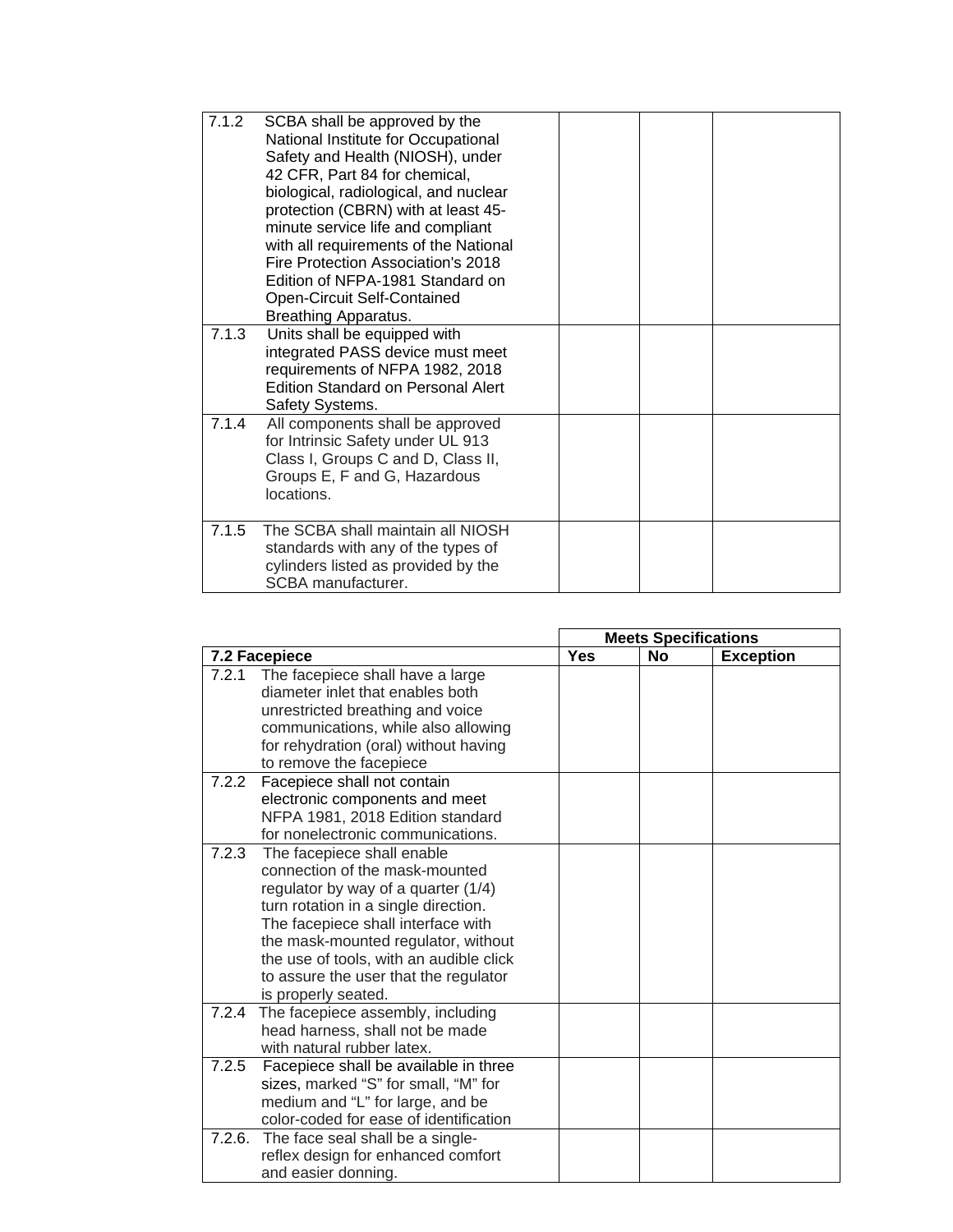| 7.2.7 | The facepiece shall include a face                                          |  |  |
|-------|-----------------------------------------------------------------------------|--|--|
|       | seal that is secured to the lens by a                                       |  |  |
|       | U-shaped bezel using no more than                                           |  |  |
|       | two fasteners.                                                              |  |  |
| 7.2.8 | The facepiece shall contain                                                 |  |  |
|       | inhalation valves that are contrasting                                      |  |  |
|       | in color and readily visible to enable                                      |  |  |
|       | quick visual inspection.                                                    |  |  |
| 7.2.9 | Multi-directional voice emitters shall                                      |  |  |
|       | be recessed on both sides of the                                            |  |  |
|       | facepiece and ducted directly to an                                         |  |  |
|       | integral silicone nose cup to                                               |  |  |
|       | enhance voice transmission around                                           |  |  |
|       | the user.                                                                   |  |  |
|       | 7.2.10 The face seal shall provide a landing                                |  |  |
|       | area with ridges to help improve the<br>interface with protective hoods.    |  |  |
|       | 7.2.11 The facepiece shall incorporate                                      |  |  |
|       | attachment points for an optional                                           |  |  |
|       | accessory neck strap.                                                       |  |  |
|       | 7.2.12 The facepiece assembly shall be                                      |  |  |
|       | modular in design to enable ease of                                         |  |  |
|       | upgrading and serviceability.                                               |  |  |
|       | 7.2.13 The facepiece shall be capable of                                    |  |  |
|       | submersion for cleaning and                                                 |  |  |
|       | disinfecting.                                                               |  |  |
|       | 7.2.14 The lens is a component of the                                       |  |  |
|       | facepiece assembly and shall be a                                           |  |  |
|       | single, replaceable, modified-cone                                          |  |  |
|       | configuration, constructed of a high-                                       |  |  |
|       | temperature and radiant-heat-                                               |  |  |
|       | resistant, non-shatter type                                                 |  |  |
|       | polycarbonate material.                                                     |  |  |
|       | 7.2.15 The lens shall be coated to resist                                   |  |  |
|       | abrasion and meet the requirements                                          |  |  |
|       | of NFPA 1981, 2018 Edition                                                  |  |  |
|       | standard for lens abrasion.<br>7.2.16 The lens shall have an internal anti- |  |  |
|       | fog coating to reduce fogging of the                                        |  |  |
|       | lens.                                                                       |  |  |
|       | 7.2.17 The lens shall meet the requirements                                 |  |  |
|       | of the NFPA 1981, 2018 Edition                                              |  |  |
|       | standard for radiant heat and                                               |  |  |
|       | elevated temperature heat and                                               |  |  |
|       | flame resistance tests.                                                     |  |  |
|       | 7.2.18 In accordance with NIOSH 42 CFR                                      |  |  |
|       | part 84, the facepiece shall meet the                                       |  |  |
|       | penetration and impact                                                      |  |  |
|       | requirements, including compliance                                          |  |  |
|       | with ANSI Z87.1 - 2015.                                                     |  |  |
|       | 7.2.19 The head harness shall be                                            |  |  |
|       | constructed of a para-aramid                                                |  |  |
|       | material for fire, first responder and                                      |  |  |
|       | CBRN applications.                                                          |  |  |

| 7.2.20 The head harness shall be available in |  |  |
|-----------------------------------------------|--|--|
| three sizes to accommodate persons of         |  |  |
| varying facial shapes and sizes.              |  |  |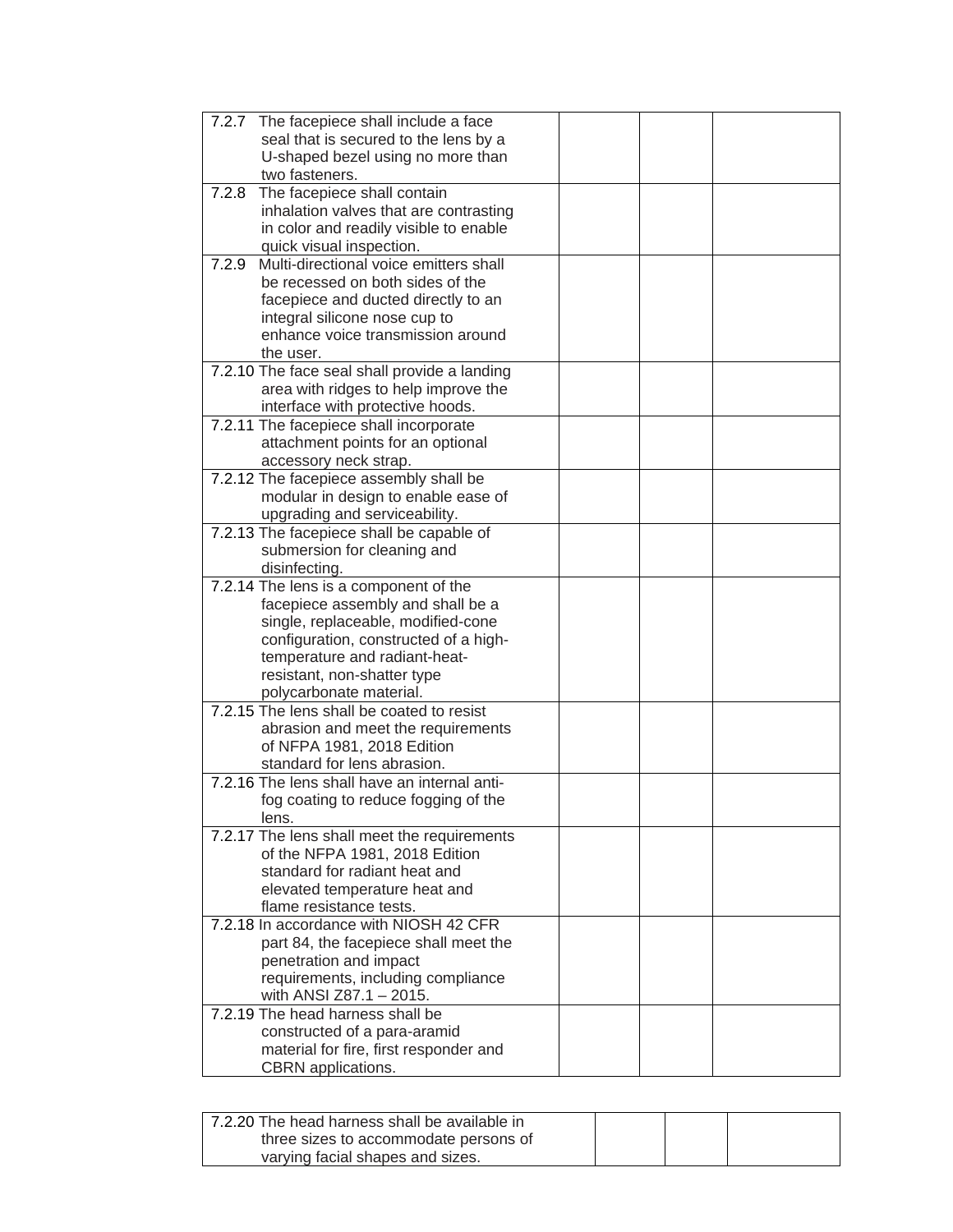| 7.2.21 The head harness shall be designed for<br>easy removal from the facepiece to assist                                                                                                                                                                                                                     |  |
|----------------------------------------------------------------------------------------------------------------------------------------------------------------------------------------------------------------------------------------------------------------------------------------------------------------|--|
| with cleaning and serviceability.                                                                                                                                                                                                                                                                              |  |
| 7.2.22 The head harness is a component of the<br>facepiece assembly and shall have five<br>points of suspension connection, four of<br>which shall be adjustable, made in the<br>fashion of a net hood to minimize<br>interference between securing of the<br>facepiece and the wearing of head<br>protection. |  |

|                            |                                                                                                                                                                               | <b>Meets Specifications</b> |    |                  |  |
|----------------------------|-------------------------------------------------------------------------------------------------------------------------------------------------------------------------------|-----------------------------|----|------------------|--|
| 7.3 Mask-Mounted Regulator |                                                                                                                                                                               | <b>Yes</b>                  | No | <b>Exception</b> |  |
| 7.3.1                      | The mask-mounted regulator shall<br>be available in a continuous hose<br>configuration, with an optional<br>inline quick disconnect coupling.                                 |                             |    |                  |  |
| 7.3.2                      | The mask-mounted regulator shall<br>maintain positive pressure during<br>flows of up to 500 standard liters<br>per minute.                                                    |                             |    |                  |  |
| 7.3.3                      | The optional quick disconnect<br>coupling shall be easily connected<br>and disconnected by trained<br>individuals with a gloved hand and<br>in limited visibility conditions. |                             |    |                  |  |
| 7.3.4                      | The optional quick disconnect<br>coupling shall be guarded against<br>inadvertent disconnect during use<br>of the equipment.                                                  |                             |    |                  |  |
|                            | 7.3.5. The low-pressure hose shall be<br>equipped with a swivel attachment<br>at the mask-mounted regulator.                                                                  |                             |    |                  |  |
| 7.3.6                      | The mask-mounted regulator shall<br>connect to the facepiece by way of<br>a quarter (1/4) turn rotation in a<br>single direction.                                             |                             |    |                  |  |
| 7.3.7                      | An audible click shall provide<br>notification that the mask-mounted<br>regulator is securely attached to the<br>facepiece.                                                   |                             |    |                  |  |
| 7.3.8                      | The mask-mounted regulator shall<br>be equipped with a gasket to<br>provide a seal against the mating<br>surface of the facepiece.                                            |                             |    |                  |  |
| 7.3.9                      | The mask-mounted regulator shall<br>reactivate and supply air only in the<br>positive pressure mode when the<br>wearer affects a face seal and<br>inhales.                    |                             |    |                  |  |
|                            | 7.3.10 The mask-mounted regulator shall<br>have a demand valve to deliver air<br>to the user, activated by a<br>diaphragm responsive to<br>respiration.                       |                             |    |                  |  |
|                            | 7.3.11 The diaphragm shall include an<br>integrated exhalation valve.                                                                                                         |                             |    |                  |  |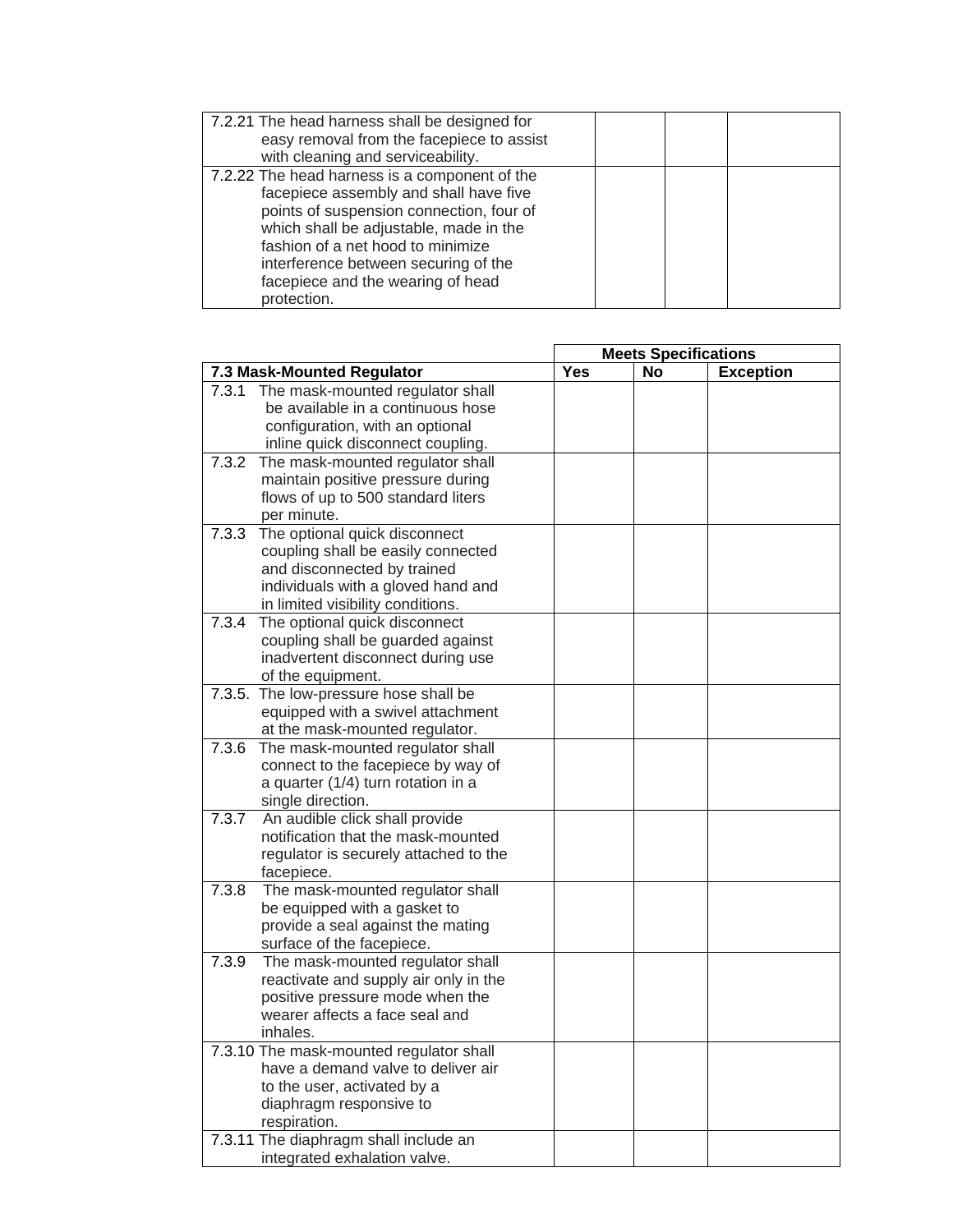| 7.3.12 The mask-mounted regulator shall<br>include a purge valve for use as an<br>emergency bypass.                                                                                     |  |
|-----------------------------------------------------------------------------------------------------------------------------------------------------------------------------------------|--|
| 7.3.13 The mask-mounted regulator shall<br>be designed to direct the incoming<br>air through a spray bar and over the<br>inner surface of the facepiece lens<br>for defogging purposes. |  |
| 7.3.14 The mask-mounted regulator shall<br>incorporate a Heads-Up Display<br>(HUD) to provide visual alerts to the<br>SCBA user of air status and critical<br>alarm conditions.         |  |
| 7.3.15 The mask-mounted regulator shall<br>incorporate status lights to assist<br>with remote identification of a user's<br>SCBA air remaining.                                         |  |
| 7.3.16 The mask-mounted regulator shall<br>incorporate a latch mechanism to<br>enable removal from the facepiece.                                                                       |  |

|                                              | <b>Meets Specifications</b> |           |                  |
|----------------------------------------------|-----------------------------|-----------|------------------|
| 7.4 Heads-Up Display (HUD)                   | <b>Yes</b>                  | <b>No</b> | <b>Exception</b> |
| 7.4.1 The HUD shall be recessed into the     |                             |           |                  |
| mask-mounted regulator body to               |                             |           |                  |
| help improve downward visibility             |                             |           |                  |
| through the facepiece.                       |                             |           |                  |
| 7.4.2 The HUD shall provide visual alerts to |                             |           |                  |
| the SCBA wearer for electronic               |                             |           |                  |
| personnel accountability report,             |                             |           |                  |
| evacuation, and system integrity             |                             |           |                  |
| alarm.                                       |                             |           |                  |
| 7.4.3 HUD system shall be immune to          |                             |           |                  |
| radio frequency interference (RFI)           |                             |           |                  |
| and must function properly in close          |                             |           |                  |
| proximity to fire service hand-held          |                             |           |                  |
| radios.                                      |                             |           |                  |
| 7.4.4<br>The HUD shall serve as the          |                             |           |                  |
| secondary EOSTI.                             |                             |           |                  |
| 7.4.5 The HUD shall be powered by the        |                             |           |                  |
| SCBA's single power supply.                  |                             |           |                  |
| The HUD shall have a low battery<br>7.4.6    |                             |           |                  |
| indication that is distinct and              |                             |           |                  |
| distinguishable from the cylinder            |                             |           |                  |
| pressure indications.                        |                             |           |                  |
| 7.4.7 HUD shall be mounted in the user's     |                             |           |                  |
| field of vision on the positive              |                             |           |                  |
| pressure mask-mounted regulator.             |                             |           |                  |
| 7.4.8 HUD shall display cylinder pressure    |                             |           |                  |
| in increments of 100%, 75%, 50%              |                             |           |                  |
| and 35%.                                     |                             |           |                  |
| 7.4.9 The display shall not have a           |                             |           |                  |
| numerical representation of cylinder         |                             |           |                  |
| pressure.                                    |                             |           |                  |
| 7.4.10 At 35%-cylinder pressure, one "red"   |                             |           |                  |
| LED shall be illuminated and flash           |                             |           |                  |
| at a rate to exceed ten (10x) times          |                             |           |                  |
| per second.                                  |                             |           |                  |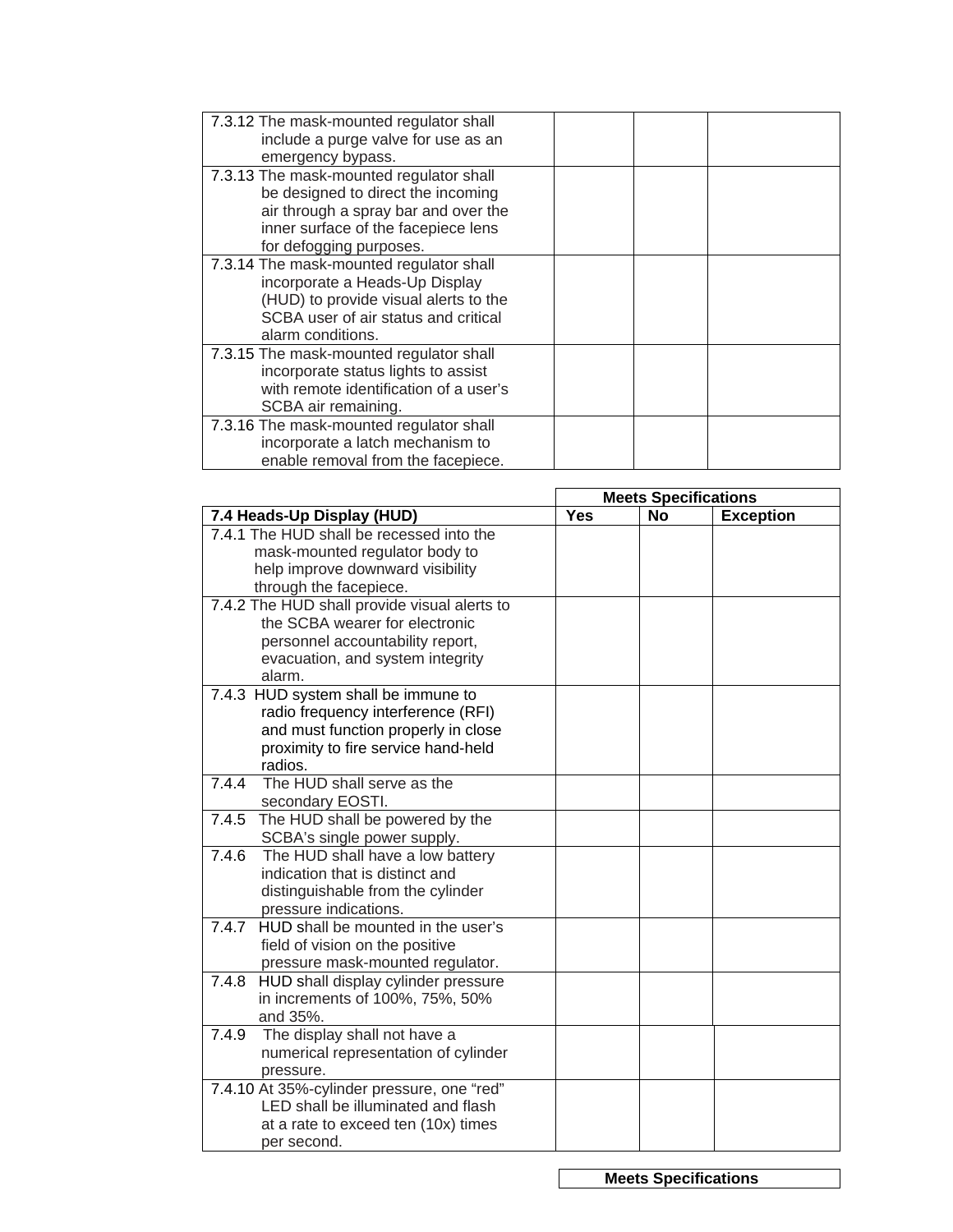|       | 7.5 Universal Air Connection (UAC)              | <b>Yes</b> | <b>No</b> | <b>Exception</b> |
|-------|-------------------------------------------------|------------|-----------|------------------|
|       | System shall be capable of:                     |            |           |                  |
| 7.5.1 | Refill within Immediately Dangerous             |            |           |                  |
|       | to Life or Health (IDLH)                        |            |           |                  |
|       | atmospheres.                                    |            |           |                  |
| 7.5.2 | The shoulder harness shall                      |            |           |                  |
|       | accommodate two distinct positions              |            |           |                  |
|       | for a chest strap attachment.                   |            |           |                  |
|       | Rapid Intervention Crew / Universal             |            |           |                  |
|       | Air Connection (RIC/UAC)                        |            |           |                  |
| 7.5.3 | The SCBA shall incorporate a                    |            |           |                  |
|       | RIC/UAC fitting to be compliant with            |            |           |                  |
|       | the 2018 Edition of the NFPA 1981               |            |           |                  |
|       | Self-Contained Breathing Apparatus<br>standard. |            |           |                  |
| 7.5.4 | The RIC/UAC shall be an integral                |            |           |                  |
|       | part of the pressure reducer and                |            |           |                  |
|       | protected by the back frame.                    |            |           |                  |
| 7.5.5 | The RIC/UAC inlet connection shall              |            |           |                  |
|       | be within 4" (4-inches) of the tip of           |            |           |                  |
|       | the CGA threads of the cylinder                 |            |           |                  |
|       | valve.                                          |            |           |                  |
| 7.5.6 | The RIC/UAC shall consist of a                  |            |           |                  |
|       | connection for attaching a high-                |            |           |                  |
|       | pressure air source and a self-                 |            |           |                  |
|       | resetting relief valve allowing a               |            |           |                  |
|       | higher pressure than that of the                |            |           |                  |
|       | SCBA to be attached to the SCBA.                |            |           |                  |
| 7.5.7 | The RIC/UAC shall have a check                  |            |           |                  |
|       | valve to prevent the loss of air when           |            |           |                  |
|       | the high-pressure air source has                |            |           |                  |
|       | been disconnected.                              |            |           |                  |

|       |                                                                                                                                                                                                                                                                                                                                             | <b>Meets Specifications</b> |           |                  |
|-------|---------------------------------------------------------------------------------------------------------------------------------------------------------------------------------------------------------------------------------------------------------------------------------------------------------------------------------------------|-----------------------------|-----------|------------------|
|       | 7.6 Cylinder and Valve Assembly                                                                                                                                                                                                                                                                                                             | <b>Yes</b>                  | <b>No</b> | <b>Exception</b> |
| 7.6.1 | The cylinder valve shall be a "fail"<br>open" type, constructed of forged<br>aluminum.                                                                                                                                                                                                                                                      |                             |           |                  |
|       | 7.6.2 There shall be no mandatory<br>maintenance required on the<br>cylinder valve.                                                                                                                                                                                                                                                         |                             |           |                  |
| 7.6.3 | If the SCBA is equipped with a<br>Compressed Gas Association (CGA)<br>threaded cylinder connection, the<br>cylinder valve outlet shall be a<br>modification of the CGA standard<br>threaded connection number 346 for<br>breathing air for 2216 psig. and CGA<br>347 for 4500 and 5500 psig.<br>systems.                                    |                             |           |                  |
| 7.6.4 | Each cylinder valve shall consist of<br>the following: 1) a hand activated<br>valve mechanism with a spring-<br>loaded, positive action, ratchet type<br>safety lock and lock-out release for<br>selecting "lock open service" or<br>"non-lock open service"; 2) an<br>upstream connected frangible disc<br>safety relief device; 3) a dual |                             |           |                  |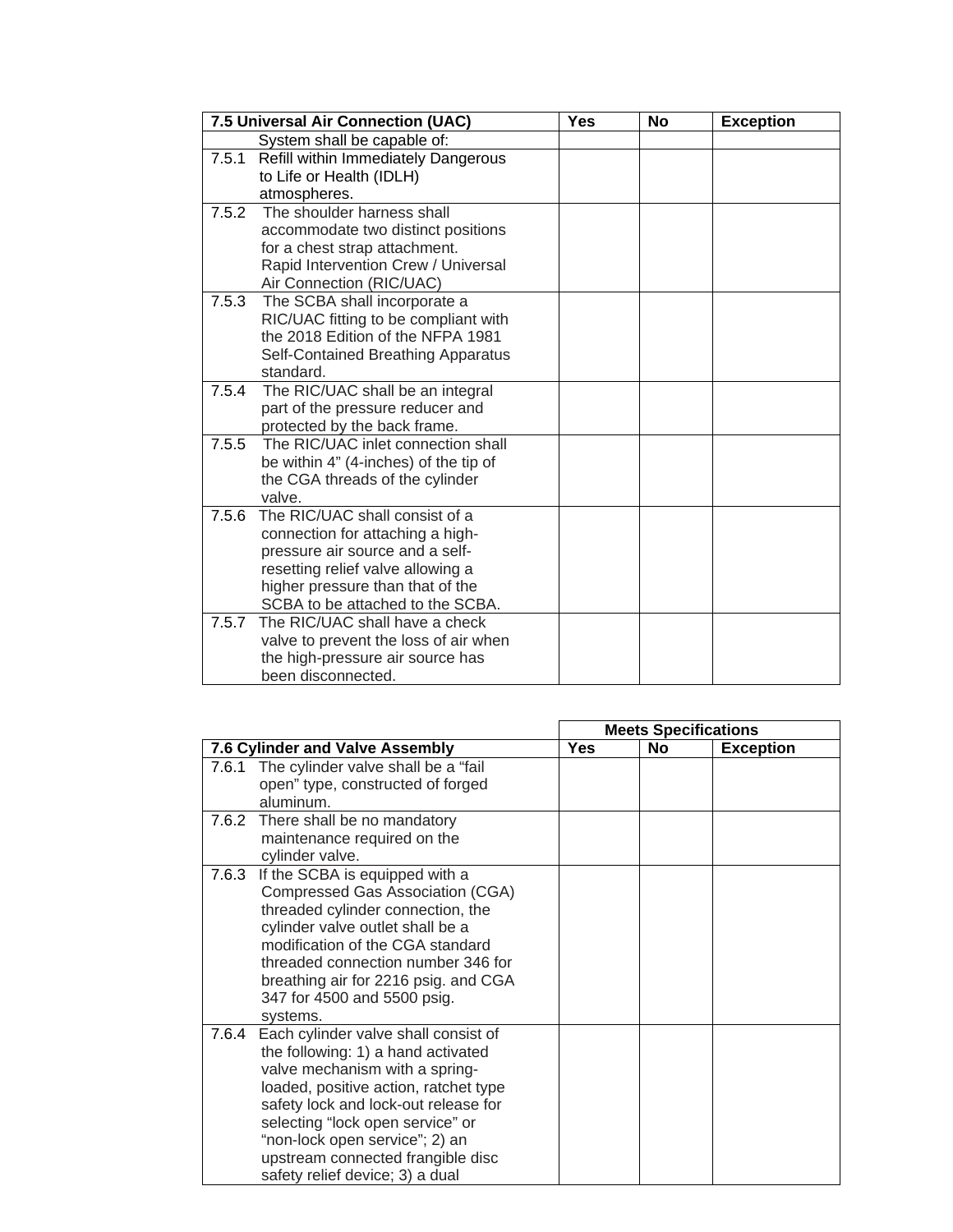| reading pressure gauge indicating<br>cylinder pressure at all times; 4) an<br>elastomeric bumper; 5) an angled<br>outlet.                           |  |  |
|-----------------------------------------------------------------------------------------------------------------------------------------------------|--|--|
| 7.6.5 The SCBA shall maintain all NIOSH<br>and NFPA standards with any of the<br>types of cylinders listed as provided<br>by the SCBA manufacturer. |  |  |

|       |                                       |            | <b>Meets Specifications</b> |                  |  |  |
|-------|---------------------------------------|------------|-----------------------------|------------------|--|--|
|       | 7.7 Cylinders                         | <b>Yes</b> | <b>No</b>                   | <b>Exception</b> |  |  |
| 7.7.1 | Cylinders with 4500 psig operating    |            |                             |                  |  |  |
|       | pressure must be available in 45,     |            |                             |                  |  |  |
|       | and 60-minute duration                |            |                             |                  |  |  |
| 7.7.2 | The cylinder shall be manufactured    |            |                             |                  |  |  |
|       | in accordance with Department of      |            |                             |                  |  |  |
|       | Transportation (DOT) specifications   |            |                             |                  |  |  |
| 7.7.3 | The cylinder shall be lightweight,    |            |                             |                  |  |  |
|       | composite type cylinder consisting of |            |                             |                  |  |  |
|       | an aluminum alloy inner shell, with a |            |                             |                  |  |  |
|       | total overwrap of carbon fiber,       |            |                             |                  |  |  |
|       | fiberglass and an epoxy resin.        |            |                             |                  |  |  |
| 7.7.4 | Delivered cylinders more than 90      |            |                             |                  |  |  |
|       | days past their manufacture date will |            |                             |                  |  |  |
|       | not be accepted.                      |            |                             |                  |  |  |
| 7.7.5 | The cylinder shall have a 2D          |            |                             |                  |  |  |
|       | barcode located under the protective  |            |                             |                  |  |  |
|       | gel coat programmed with the          |            |                             |                  |  |  |
|       | following information, at a minimum:  |            |                             |                  |  |  |
|       | serial number, manufacture date,      |            |                             |                  |  |  |
|       | and hydrostatic test date.            |            |                             |                  |  |  |
| 7.7.6 | The cylinder shall be available in a  |            |                             |                  |  |  |
|       | 30-minute, 45-minute, 60-minute or    |            |                             |                  |  |  |
|       | 75-minute duration based on the       |            |                             |                  |  |  |
|       | NIOSH breathing rate of 40 liters per |            |                             |                  |  |  |
|       | minute (lpm).                         |            |                             |                  |  |  |
| 7.7.7 | The cylinder shall be available in an |            |                             |                  |  |  |
|       | approved 30-year life design as       |            |                             |                  |  |  |
|       | defined by the DOT Special Permit     |            |                             |                  |  |  |
|       | 14232.                                |            |                             |                  |  |  |
| 7.7.8 | Each cylinder and valve assemble      |            |                             |                  |  |  |
|       | shall be equipped with a hanger       |            |                             |                  |  |  |
|       | bracket for positive locking          |            |                             |                  |  |  |
|       | attachment of the assembly to the     |            |                             |                  |  |  |
|       | back frame and to be cross utilized   |            |                             |                  |  |  |
|       | and compatible with the neighboring   |            |                             |                  |  |  |
|       | department on automatic aid calls.    |            |                             |                  |  |  |

|       |                                                                                                                              |     | <b>Meets Specifications</b> |                  |
|-------|------------------------------------------------------------------------------------------------------------------------------|-----|-----------------------------|------------------|
|       | 7.8 PASS w/ Firefighter Locator                                                                                              | Yes | No                          | <b>Exception</b> |
| 7.8.1 | The PASS Device shall be<br>compliant to the NFPA 1982, 2018<br><b>Edition Standard on Personal Alert</b><br>Safety Systems. |     |                             |                  |
| 7.8.2 | Operation of this distress alarm<br>shall be initiated with the opening of<br>the valve of a charged SCBA<br>cylinder.       |     |                             |                  |
|       | 7.8.3 The system shall operate from a<br>single power source containing                                                      |     |                             |                  |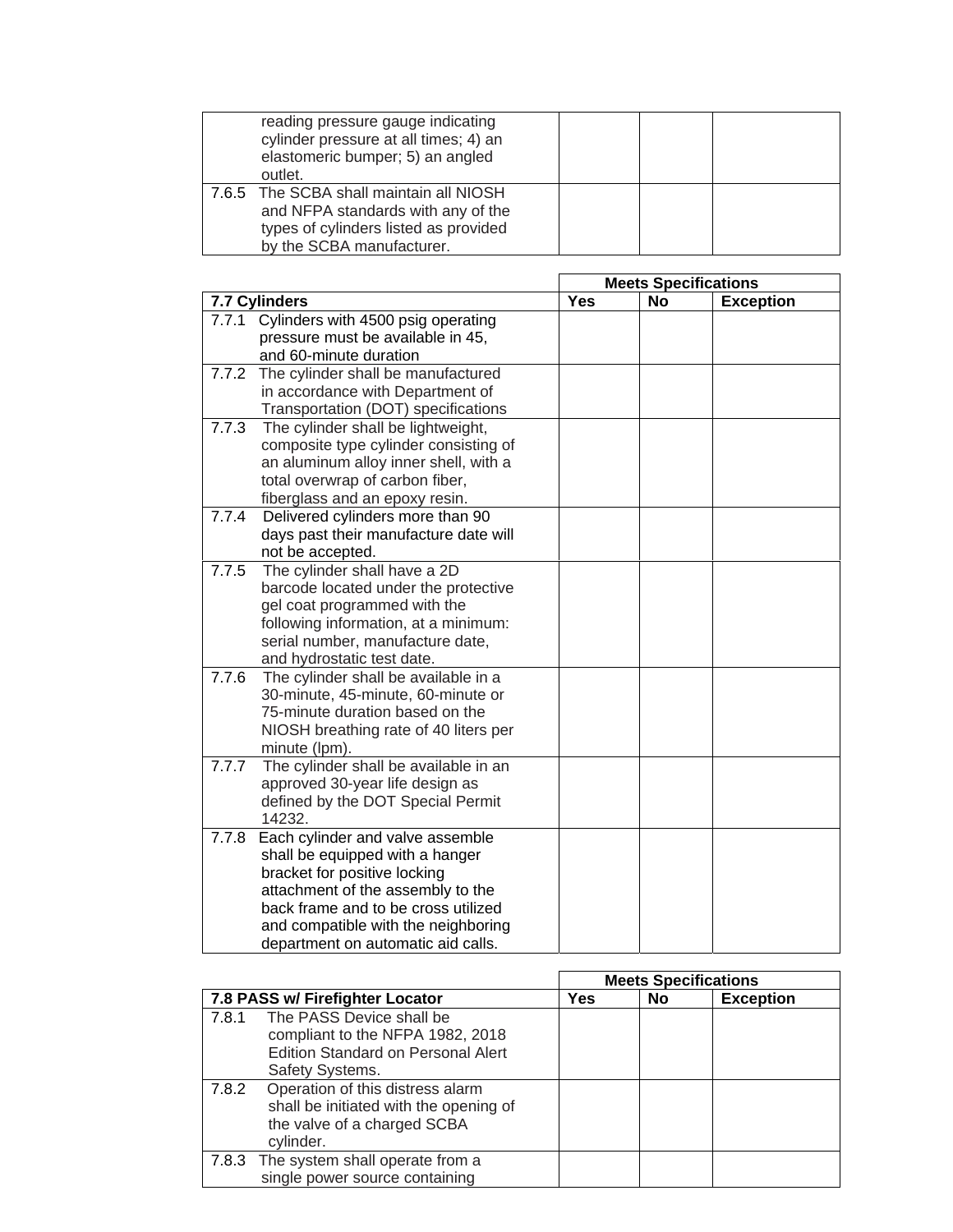|       | batteries. While proprietary batteries<br>are not preferred, they must be<br>identified in the specifications.                                                                                     |  |
|-------|----------------------------------------------------------------------------------------------------------------------------------------------------------------------------------------------------|--|
| 7.8.4 | The system shall feature a "hands-<br>free" reset capability that may be<br>activated by means of a slight<br>movement of the SCBA when the<br>system is in a pre-alarm mode.                      |  |
| 7.8.5 | The system shall have a battery<br>check function that provides an LED<br>indication of battery status while the<br>SCBA is not pressurized.                                                       |  |
| 7.8.6 | When the PASS is manually<br>activated, the locator system shall<br>immediately emit a signal able to be<br>received by a separate hand-held<br>receiver.                                          |  |
| 7.8.7 | When the PASS is activated due to<br>lack of motion, the locator system<br>shall have a ten second delay prior<br>to emitting a signal able to be<br>received by a separate hand-held<br>receiver. |  |
| 7.8.8 | The locating system shall be<br>programmable to provide<br>identification information.                                                                                                             |  |
| 7.8.9 | When the PASS device goes into<br>pre-alarm, the user shall be notified<br>through a distinct light pattern in the<br>HUD display located on the mask-<br>mounted regulator.                       |  |

|       |                                           |            | <b>Meets Specifications</b> |                  |  |  |
|-------|-------------------------------------------|------------|-----------------------------|------------------|--|--|
|       | 7.9 Back Frame and Harness Assembly       | <b>Yes</b> | <b>No</b>                   | <b>Exception</b> |  |  |
| 7.9.1 | The harness assembly shall include        |            |                             |                  |  |  |
|       | a waist pad and shoulder pads             |            |                             |                  |  |  |
|       | constructed of an outer shell material    |            |                             |                  |  |  |
|       | and incorporating a closed-cell foam      |            |                             |                  |  |  |
|       | design to help minimize water             |            |                             |                  |  |  |
|       | absorption and be replaceable.            |            |                             |                  |  |  |
|       | 7.9.2 The harness assembly shall have     |            |                             |                  |  |  |
|       | retro-reflective markings for better      |            |                             |                  |  |  |
|       | visibility within low light conditions.   |            |                             |                  |  |  |
|       | 7.9.3 The harness assembly shall include  |            |                             |                  |  |  |
|       | a seat-belt type waist belt               |            |                             |                  |  |  |
|       | attachment.                               |            |                             |                  |  |  |
|       | 7.9.4 The harness assembly shall be       |            |                             |                  |  |  |
|       | removable from the back frame             |            |                             |                  |  |  |
|       | without the use of tools.                 |            |                             |                  |  |  |
|       | 7.9.5 Harness design shall have regulator |            |                             |                  |  |  |
|       | keeper for storage that can be            |            |                             |                  |  |  |
|       | attached to the waist strap.              |            |                             |                  |  |  |
|       | 7.9.6 The harness assembly shall be       |            |                             |                  |  |  |
|       | machine washable to help with             |            |                             |                  |  |  |
|       | exposure reduction.                       |            |                             |                  |  |  |
|       | 7.9.7 The harness assembly shall          |            |                             |                  |  |  |
|       | accommodate a waist belt                  |            |                             |                  |  |  |
|       | extension.                                |            |                             |                  |  |  |
| 7.9.8 | The waist pad shall be attached to        |            |                             |                  |  |  |
|       | the back frame such that movement         |            |                             |                  |  |  |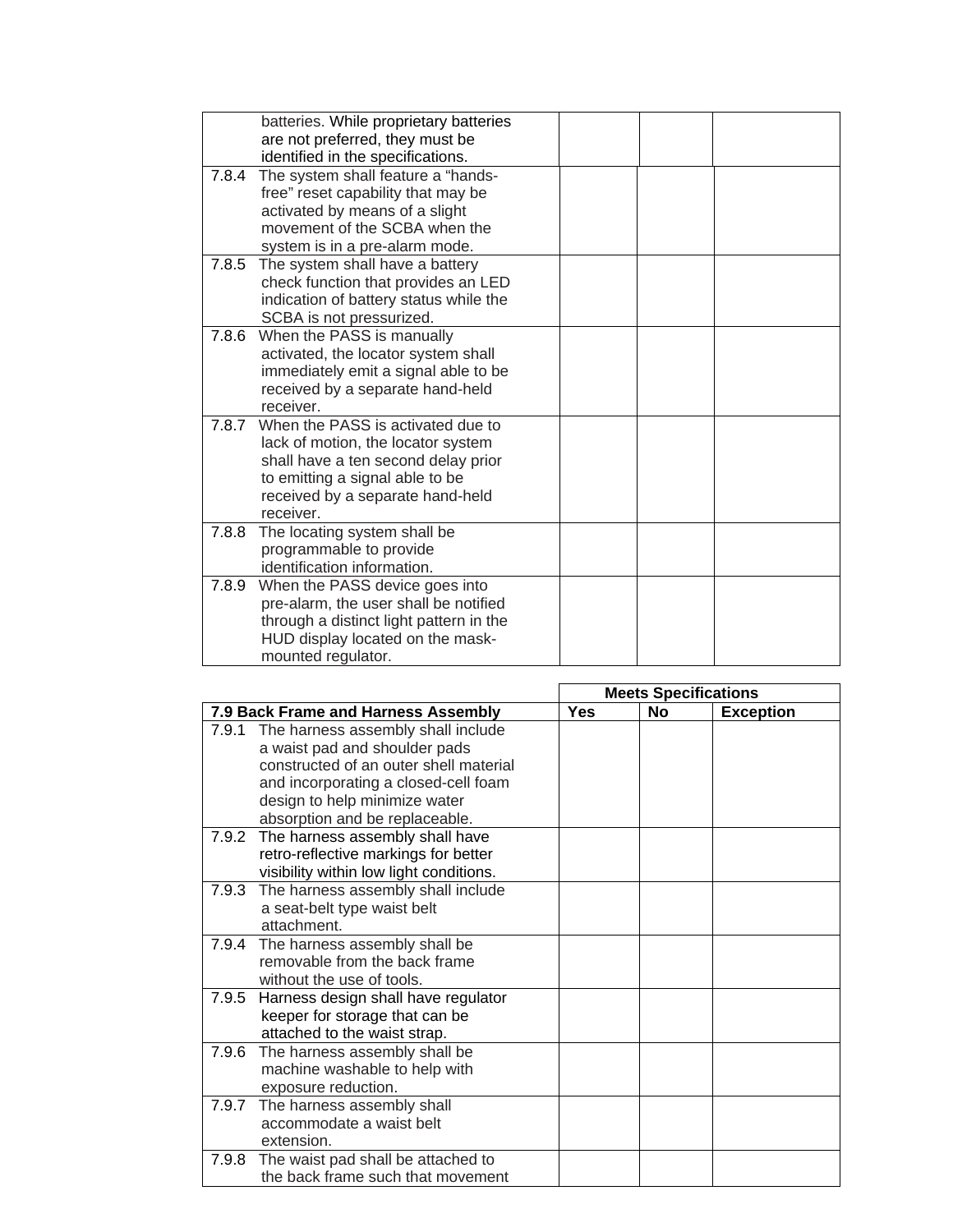| by the wearer provides natural                                                |  |  |
|-------------------------------------------------------------------------------|--|--|
| articulation. Articulation shall be                                           |  |  |
| accomplished without the use of                                               |  |  |
| mechanical devices.                                                           |  |  |
| 7.9.9 The shoulder harness shall be fitted                                    |  |  |
| with a Drag Rescue Loop (DRL)                                                 |  |  |
| capable of being deployed in an                                               |  |  |
| emergency to drag a downed                                                    |  |  |
| firefighter to safety.<br>7.9.10 The DRL shall be sewn into the               |  |  |
|                                                                               |  |  |
| shoulder harness assembly and                                                 |  |  |
| shall provide a horizontal pull<br>strength of 1000 lbs.                      |  |  |
| 7.9.11 The DRL shall be stored in a manner                                    |  |  |
| to prevent accidental snag but                                                |  |  |
| maintain accessibility with gloved                                            |  |  |
| hands.                                                                        |  |  |
| 7.9.12 The shoulder harness shall be                                          |  |  |
| attached to the back frame such that                                          |  |  |
| the harness presents itself for ease                                          |  |  |
| of donning.                                                                   |  |  |
| 7.9.13 The harness assembly shall include                                     |  |  |
| box-stitched construction with no                                             |  |  |
| screws or bolts.                                                              |  |  |
| 7.9.14 The back frame shall be a solid, one-                                  |  |  |
| piece black powder-coated                                                     |  |  |
| aluminum alloy frame that is                                                  |  |  |
| contoured to follow the shape of the                                          |  |  |
| user's back                                                                   |  |  |
| 7.9.15 The back frame shall include a                                         |  |  |
| shroud to streamline hose and wire                                            |  |  |
| management by minimizing                                                      |  |  |
| exposure of the low-pressure hose                                             |  |  |
| and electronics molded cable.                                                 |  |  |
| 7.9.16 A lightweight, lumbar support style<br>back frame and harness assembly |  |  |
|                                                                               |  |  |
| shall be used to carry the cylinder<br>and valve assembly and the             |  |  |
| pressure-reducing regulator                                                   |  |  |
| assembly.                                                                     |  |  |
| 7.9.17 The back frame shall include an                                        |  |  |
| over-the-center, adjustable fixture,                                          |  |  |
| double-locking latch assembly to                                              |  |  |
| secure 30, 45, 60, or 75-minute                                               |  |  |
| cylinders.                                                                    |  |  |

|                                                                                                                          | <b>Meets Specifications</b> |           |                  |
|--------------------------------------------------------------------------------------------------------------------------|-----------------------------|-----------|------------------|
| 7.10 BATTERIES                                                                                                           | Yes                         | <b>No</b> | <b>Exception</b> |
| 7.10.1 SCBA will be delivered with<br>batteries to power all units to place<br>into service.                             |                             |           |                  |
| 7.10.2 Batteries shall be boxed<br>independently of the SCBA units<br>and Facepieces to prevent<br>corrosion and damage. |                             |           |                  |
| 7.10.3 Battery compartments shall allow<br>for easy field replacement.                                                   |                             |           |                  |
| 7.10.4 Replacement batteries should be<br>commercially available. While<br>proprietary batteries are not                 |                             |           |                  |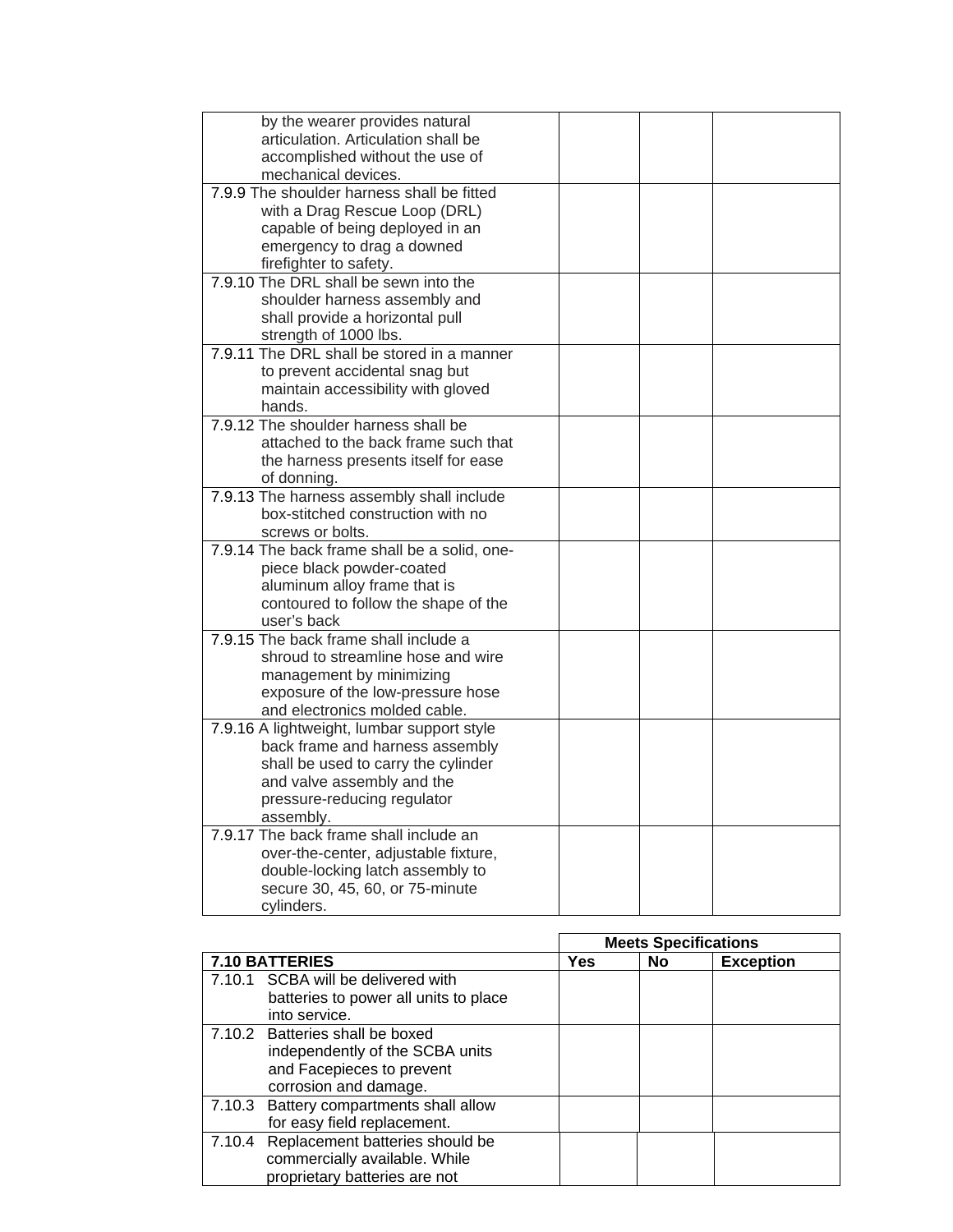| preferred, they must be identified in |  |  |
|---------------------------------------|--|--|
| the specifications.                   |  |  |

|                                                                             |     |           | <b>Meets Specifications</b> |
|-----------------------------------------------------------------------------|-----|-----------|-----------------------------|
| 7.11 Pressure Reducer with CGA<br><b>Cylinder Connection</b>                | Yes | <b>No</b> | <b>Exception</b>            |
| 7.11.1 The pressure-reducing regulator                                      |     |           |                             |
| shall be mounted at the waist on the                                        |     |           |                             |
| back frame and be coupled to the                                            |     |           |                             |
| cylinder valve through a short length                                       |     |           |                             |
| of internally-armored, high-pressure                                        |     |           |                             |
| hose with a hand coupling for                                               |     |           |                             |
| engagement and sealing within the                                           |     |           |                             |
| cylinder valve outlet.                                                      |     |           |                             |
| 7.11.2 In lieu of a manual bypass, the                                      |     |           |                             |
| pressure-reducing regulator shall                                           |     |           |                             |
| include a back-up pressure-reducing                                         |     |           |                             |
| valve connected in parallel with the                                        |     |           |                             |
| primary pressure-reducing valve and                                         |     |           |                             |
| an automatic transfer valve for                                             |     |           |                             |
| redundant control.                                                          |     |           |                             |
| 7.11.3 The back-up pressure-reducing                                        |     |           |                             |
| valve shall also be the means of                                            |     |           |                             |
|                                                                             |     |           |                             |
| activating the low-pressure alarm<br>devices in the facepiece mounted       |     |           |                             |
| mask-mounted regulator.                                                     |     |           |                             |
| 7.11.4 This warning shall denote a switch                                   |     |           |                             |
| from the primary reducing valve to                                          |     |           |                             |
| the back-up reducing valve whether                                          |     |           |                             |
|                                                                             |     |           |                             |
| from a malfunction of the primary<br>reducing valve or from low cylinder    |     |           |                             |
| supply pressure.                                                            |     |           |                             |
| 7.11.5 A press-to-test valve shall be                                       |     |           |                             |
| included to allow functional testing of                                     |     |           |                             |
|                                                                             |     |           |                             |
| the back-up reducing valve.<br>7.11.6 The pressure-reducing regulator       |     |           |                             |
| shall have incorporated a resettable                                        |     |           |                             |
| over-pressurization relief valve which                                      |     |           |                             |
|                                                                             |     |           |                             |
| shall prevent the attached low-                                             |     |           |                             |
| pressure hose and mask-mounted                                              |     |           |                             |
| regulator from being subjected to                                           |     |           |                             |
| high pressure. End-of-Service Time                                          |     |           |                             |
| Indicator (EOSTI)<br>7.11.7 The SCBA shall have two end-of-                 |     |           |                             |
|                                                                             |     |           |                             |
| service time indicators (EOSTI). One<br>shall be both a tactile and audible |     |           |                             |
|                                                                             |     |           |                             |
| alarm, and one shall be a Heads-Up<br>Display (HUD).                        |     |           |                             |
| 7.11.8 The primary EOSTI shall be the                                       |     |           |                             |
| integral low-pressure alarm device                                          |     |           |                             |
| that shall combine an audible alarm                                         |     |           |                             |
| with simultaneous vibration of the                                          |     |           |                             |
| facepiece.                                                                  |     |           |                             |
| 7.11.9 The primary EOSTI shall be located                                   |     |           |                             |
| in the positive pressure mask-                                              |     |           |                             |
| mounted regulator.                                                          |     |           |                             |
| 7.11.10 This alarm device shall indicate                                    |     |           |                             |
| either low cylinder pressure (35%                                           |     |           |                             |
| $+/- 2\%)$ or a malfunction of the                                          |     |           |                             |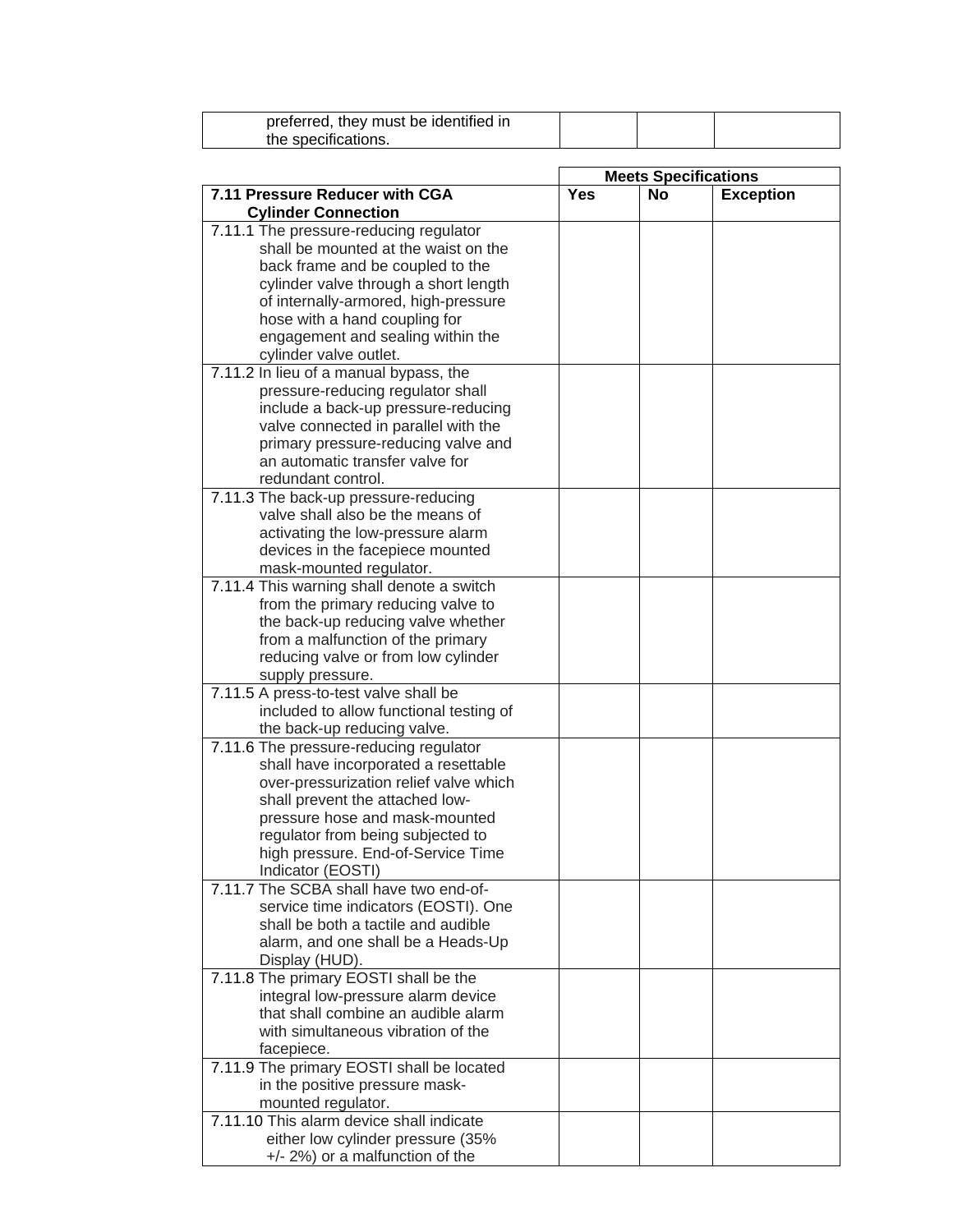| primary pressure-reducing valve |  |  |
|---------------------------------|--|--|
| (first stage regulator).        |  |  |

|                                                                              | <b>Meets Specifications</b> |           |                  |
|------------------------------------------------------------------------------|-----------------------------|-----------|------------------|
| 7.12 Console                                                                 | <b>Yes</b>                  | <b>No</b> | <b>Exception</b> |
| 7.12.1 The console shall be located on the                                   |                             |           |                  |
| user's right shoulder harness.                                               |                             |           |                  |
| 7.12.2 The console shall contain an                                          |                             |           |                  |
| integral, edge-lit, mechanical                                               |                             |           |                  |
| pressure gauge that is automatically                                         |                             |           |                  |
| turned on by opening the cylinder                                            |                             |           |                  |
| valve.                                                                       |                             |           |                  |
| 7.12.3 The console shall display to the user                                 |                             |           |                  |
| the following utilizing LED's and/or                                         |                             |           |                  |
| icons:                                                                       |                             |           |                  |
| - Pre-Alarm                                                                  |                             |           |                  |
| - Full Alarm                                                                 |                             |           |                  |
| - Low Battery                                                                |                             |           |                  |
| - Normal System Operation                                                    |                             |           |                  |
| 7.12.4 The console shall contain a photo                                     |                             |           |                  |
| sensing diode that automatically                                             |                             |           |                  |
| adjusts the brightness of the HUD as                                         |                             |           |                  |
| the ambient lighting conditions                                              |                             |           |                  |
| change.<br>7.12.5 The console shall contain push                             |                             |           |                  |
| buttons for user interface and shall                                         |                             |           |                  |
| be designed to minimize accidental                                           |                             |           |                  |
| activation                                                                   |                             |           |                  |
| 7.12.6 The console shall be equipped with a                                  |                             |           |                  |
| LED "External HUD" allowing others                                           |                             |           |                  |
| to determine the user's cylinder                                             |                             |           |                  |
| pressure through the same color-                                             |                             |           |                  |
| code scheme as the HUD display on                                            |                             |           |                  |
| the mask-mounted regulator.                                                  |                             |           |                  |
| 7.12.7 A color-coded push button shall                                       |                             |           |                  |
| permit system reset and a color-                                             |                             |           |                  |
| coded push button shall permit                                               |                             |           |                  |
| manual activation of the full alarm                                          |                             |           |                  |
| mode.                                                                        |                             |           |                  |
| 7.12.8 A green LED shall be illuminated                                      |                             |           |                  |
| across the gauge face to indicate a                                          |                             |           |                  |
| cylinder with greater than half                                              |                             |           |                  |
| cylinder pressure. A yellow LED                                              |                             |           |                  |
| shall be illuminated across the                                              |                             |           |                  |
| gauge face to indicate a cylinder with                                       |                             |           |                  |
| less than half cylinder pressure. A                                          |                             |           |                  |
| red LED shall be illuminated across<br>the gauge face to indicate a cylinder |                             |           |                  |
| with less than 35% of the rated                                              |                             |           |                  |
| cylinder pressure.                                                           |                             |           |                  |

|                                                                                                                                                    | <b>Meets Specifications</b> |    |                  |
|----------------------------------------------------------------------------------------------------------------------------------------------------|-----------------------------|----|------------------|
| 7.13 Sensor Module                                                                                                                                 | Yes                         | No | <b>Exception</b> |
| 7.13.1 The system shall include a sensor<br>module mounted to the SCBA back<br>frame and located in an area<br>between the cylinder and back frame |                             |    |                  |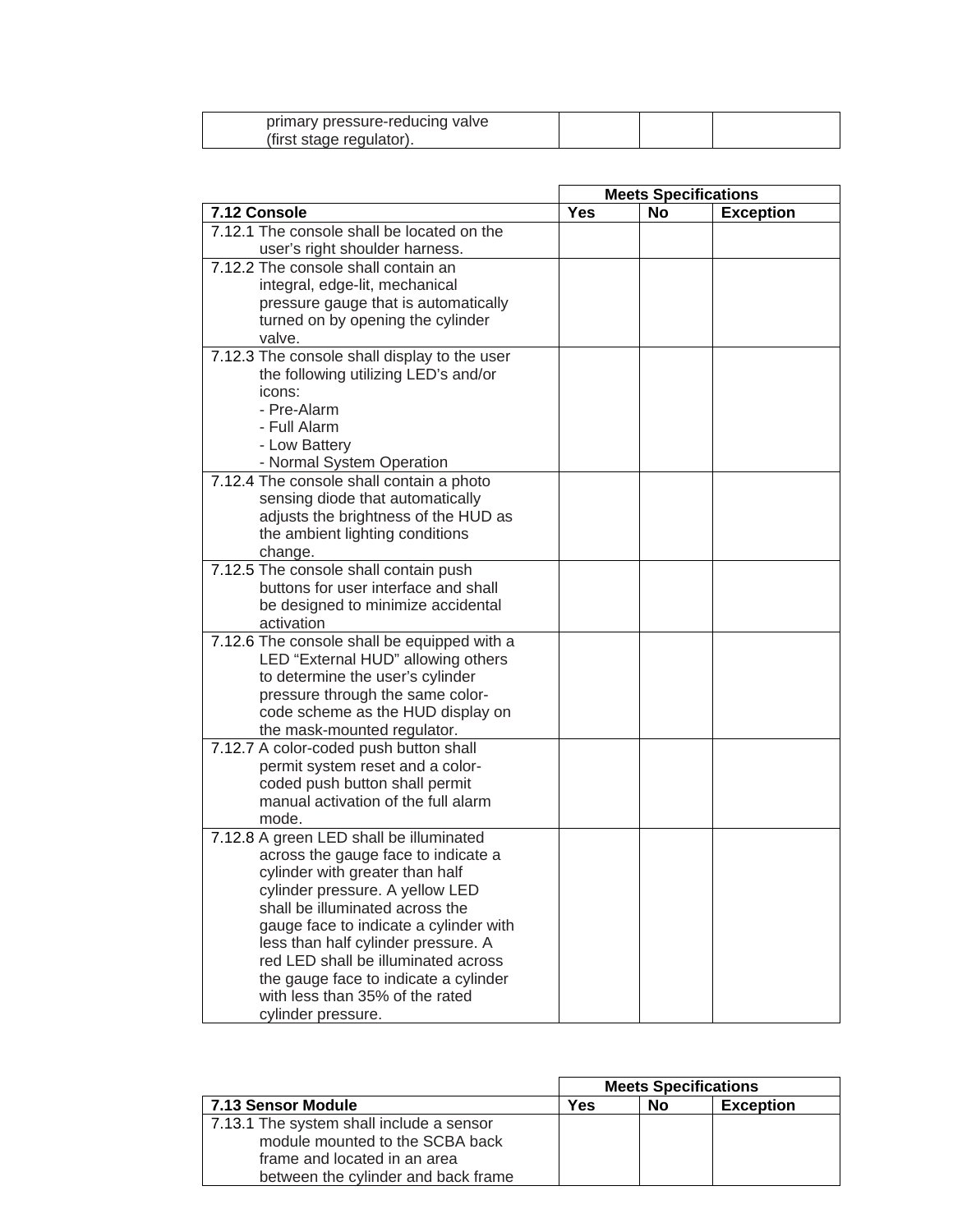| in a manner designed to protect the             |  |
|-------------------------------------------------|--|
| assembly from damage.                           |  |
| 7.13.2 The sensor module shall contain          |  |
| redundant, dual sound emitters for              |  |
| the audible alarm and dual visual               |  |
| "buddy" indicator lights.                       |  |
| 7.13.3 The sensor module sound emitters         |  |
| shall broadcast a unique alarm tone             |  |
| for the following conditions:                   |  |
| - Pre-alarm PASS                                |  |
| - Full-alarm PASS                               |  |
| - Low battery                                   |  |
| 7.13.4 The visual indicators on the back        |  |
| frame sensor module shall flash:                |  |
| - green during normal operation                 |  |
| - red when in pre-alarm or full alarm           |  |
| - orange when scba is at $\frac{1}{2}$ cylinder |  |
| pressure                                        |  |
| - combination of red, green, and                |  |
| white when the SCBA has reached                 |  |
| 35% of the rated cylinder pressure              |  |
| 7.13.5 The sensor module shall have a           |  |
| Bluetooth chipset integral to the unit          |  |
| to provide wireless connectivity to             |  |
| external devices.                               |  |

|                                             |     | <b>Meets Specifications</b> |                  |
|---------------------------------------------|-----|-----------------------------|------------------|
| 7.14 Universal Emergency Breathing          | Yes | <b>No</b>                   | <b>Exception</b> |
| <b>Safety System (UEBSS)</b>                |     |                             |                  |
| 7.14.1 The Universal Emergency Breathing    |     |                             |                  |
| Safety System (UEBSS) shall be              |     |                             |                  |
| approved to NIOSH 42CFR, Part 84            |     |                             |                  |
| and NFPA 1981, 2018 Edition.                |     |                             |                  |
| 7.14.2 The UEBSS shall have one of each     |     |                             |                  |
| of the following requirements; (1) a        |     |                             |                  |
| manifold with one each of a Rectus          |     |                             |                  |
| socket and Rectus plug, both of             |     |                             |                  |
| which have check valves, (2) 40"            |     |                             |                  |
| minimum low-pressure hose, (3) a            |     |                             |                  |
| pouch for storing the hose, and (4) a       |     |                             |                  |
| dust cap for the socket and plug.           |     |                             |                  |
| 7.14.3 The UEBSS shall be positioned on     |     |                             |                  |
| the wearer's right side and shall be        |     |                             |                  |
| capable of allowing for six feet of         |     |                             |                  |
| hose between like systems.                  |     |                             |                  |
| 7.14.4 The manifold shall be made of        |     |                             |                  |
| aluminum and anodized and shall             |     |                             |                  |
| have a double action to disengage,          |     |                             |                  |
| noted as a "push-in/pull-back".             |     |                             |                  |
| 7.14.5 The hose shall be made of high       |     |                             |                  |
| temperature rubber capable of               |     |                             |                  |
| sustaining a maximum 250 psig of            |     |                             |                  |
| pressure.                                   |     |                             |                  |
| 7.14.6 The containment system shall         |     |                             |                  |
| include a pouch and shall be made           |     |                             |                  |
| of heat and abrasion resistance             |     |                             |                  |
| material and shall be capable of            |     |                             |                  |
| storing 36" of hose.                        |     |                             |                  |
| 7.14.7 The pouch shall have a pull-strap to |     |                             |                  |
| assist with opening of the flap and         |     |                             |                  |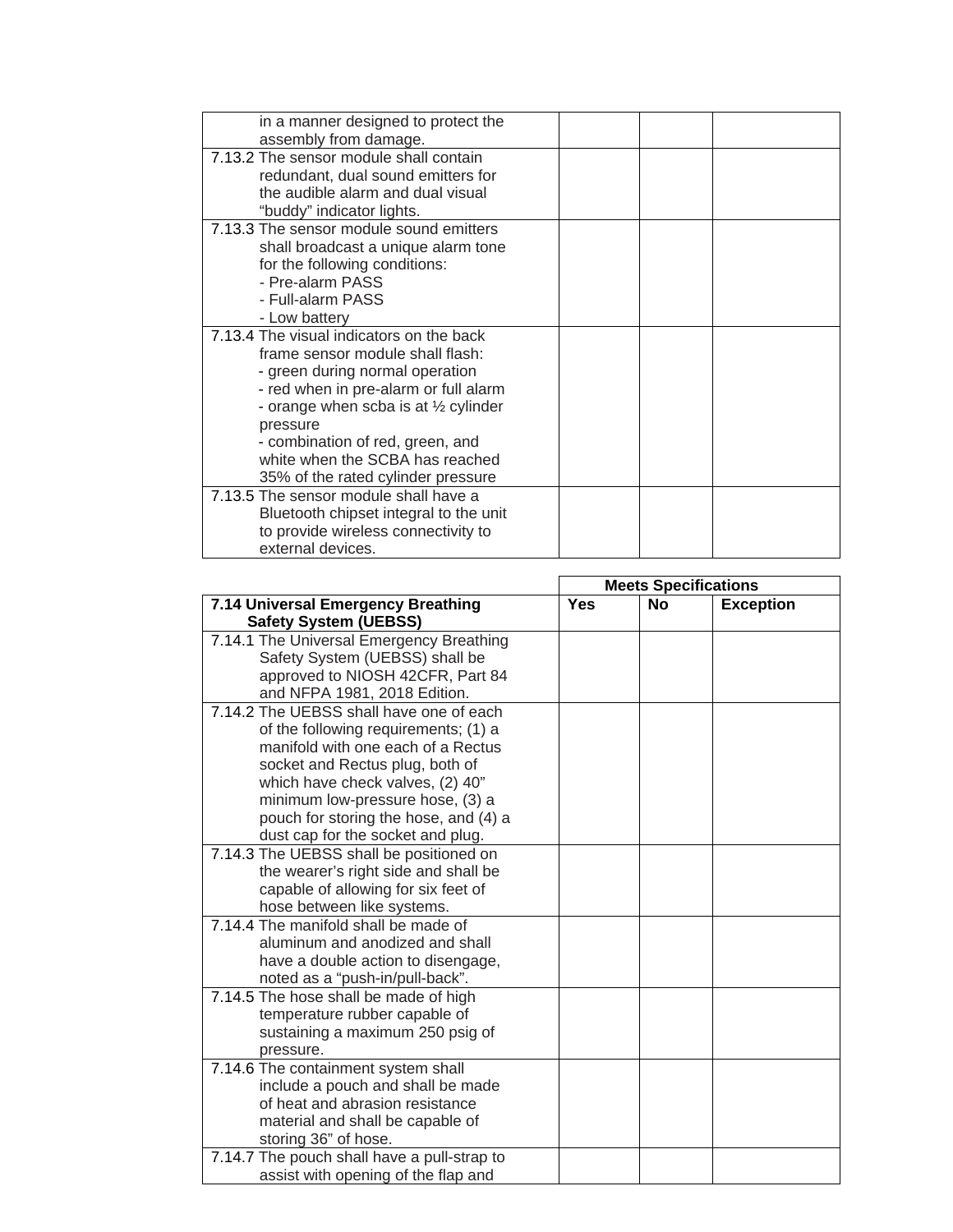| gaining access to the hose and<br>manifold assembly.                                                                                                                                                                                        |  |
|---------------------------------------------------------------------------------------------------------------------------------------------------------------------------------------------------------------------------------------------|--|
| 7.14.8 The pouch shall be marked "UEBSS"<br>and be constructed of reflective<br>material.                                                                                                                                                   |  |
| 7.14.9 The pouch shall be attached to the<br>SCBA by snap fasteners and be<br>removable from the back frame<br>without the use of tools.                                                                                                    |  |
| 7.14.10 The UEBSS shall have provision for<br>connection of a supplied airline for<br>extended duration use while<br>reserving the cylinder supply for<br>egress.                                                                           |  |
| 7.14.11 The UEBSS shall connect to a<br>supplied airline using an extended<br>duration airline adapter and shall<br>have a plug on one end to connect<br>to the UEBSS and a socket on the<br>other end to connect to a supplied<br>airline. |  |
| 7.14.12 The extended duration airline<br>adapter shall be able to<br>accommodate Hansen, Foster,<br>Hansen HK, or Schrader.                                                                                                                 |  |

### **8. OPTIONS**

The Lafayette Township Fire Department has identified the following options that it will consider in addition to the minimum specifications. Additional options will be considered given they fall within the available budget for the project.

|                                     | <b>Meets Specifications</b> |    |                  |
|-------------------------------------|-----------------------------|----|------------------|
| 8.1 Option A                        | Yes                         | No | <b>Exception</b> |
| 8.1.1 Spectacle kits for facepieces |                             |    |                  |

|       |                                        |     | <b>Meets Specifications</b> |                  |
|-------|----------------------------------------|-----|-----------------------------|------------------|
|       | 8.2 Option B Emergency Air Supply      | Yes | No.                         | <b>Exception</b> |
|       | System (RIT Pack) shall consist of the |     |                             |                  |
|       | following components                   |     |                             |                  |
| 8.2.1 | Carrying bag                           |     |                             |                  |
| 8.2.2 | External pressure gauge                |     |                             |                  |
| 8.2.3 | An audible low-pressure alarm          |     |                             |                  |
| 8.2.4 | A Universal Air Connection (UAC)       |     |                             |                  |
|       | high-pressure emergency airline        |     |                             |                  |
|       | that will function with any            |     |                             |                  |
|       | manufacturers NFPA 1981, 2002          |     |                             |                  |
|       | compliant or newer SCBA.               |     |                             |                  |
| 8.2.5 | A low-pressure airline hose            |     |                             |                  |
|       | assembly with a low-pressure           |     |                             |                  |
|       | manifold that has a male and           |     |                             |                  |
|       | female quick disconnect and            |     |                             |                  |
|       | additional ports to allow the use of   |     |                             |                  |
|       | other SCBA manufacturer's low-         |     |                             |                  |
|       | pressure fittings.                     |     |                             |                  |
| 8.2.6 | 4500 psig, 60-minute rated,            |     |                             |                  |
|       | Carbon-Wrapped cylinder for RIT        |     |                             |                  |
|       | Pack                                   |     |                             |                  |

## **9. TRAINING, FIT TESTING AND FLOW TEST**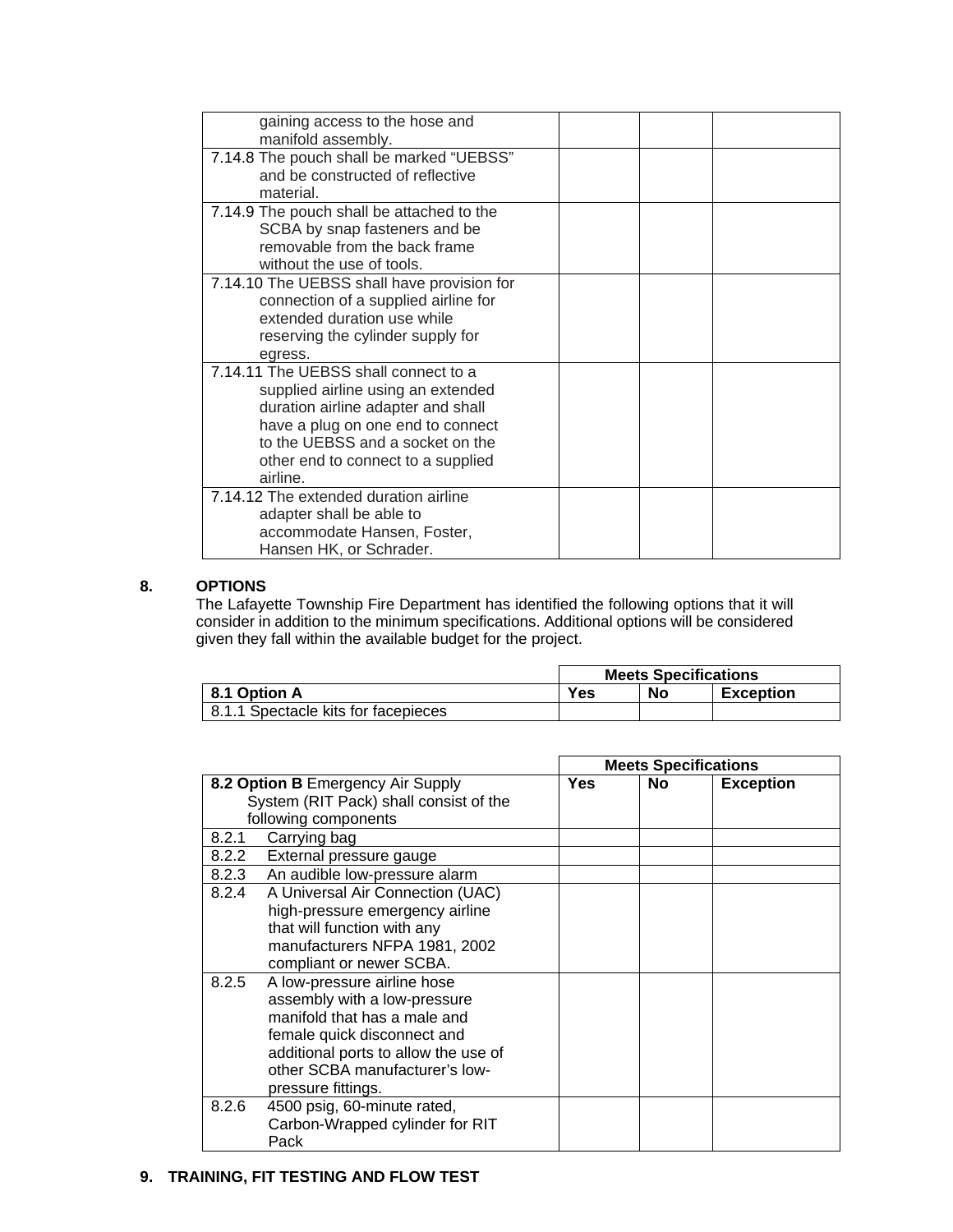- 9.1 The successful bidder shall provide, at no cost to the department, a Field Level Maintenance Specialist training class for up to 2 members of the department. A description of how this training will be performed shall be included in the proposal.
- 9.2 The successful bidder will submit a plan for training all department personnel how to use the SCBA. The training program shall also include a deliverable Power Point or similar format for use with training future firefighters.
- 9.3 The successful bidder shall provide initial fit testing for all members of the regional fire departments. The fit testing shall comply with quantitative fit testing protocol per OSHA 1910.134 Appendix A Part I.c.3 (CNC PortaCount protocol). Fit testing shall include proper fit for each user with all sizes of facepieces and nose cups being utilized to insure an adequate fit test is achieved. A computer-generated report shall be provided to the department. The report shall include the information specified in OSHA 1910.134(m) records.
- 9.4 The successful bidder, before delivering the SCBA to the department, shall conduct a function test on each SCBA. This shall be a complete function test as required by CFR 29 1910.134. This is to ensure that the SCBA are in complete operating order when delivered. Upon delivery, a copy of the computer-generated report shall be provided with each unit to verify the units are in optimum functioning condition. A sample copy of the report shall be included with each bid proposal.

#### **10. BIDDER REQUIREMENTS**

- 10.1 The successful bidder shall work with the Lafayette Township Fire Department to ensure the equipment purchased, all supporting paperwork and all documentation meets the requirements of the Assistance to Firefighter's Grant program. The proposal MUST include a statement of work, signed by the bidder, stating their agreement with this requirement.
- 10.2 The bidder shall be an authorized sales and service center for the product bid. Written documentation must be provided from the manufacturer as proof. The successful bidder shall have a stationary repair facility and be capable of mobile repair service.
- 10.3 The bidder shall prepare the equipment for operation including, but not limited to, the installation of batteries, attachment of brackets, filling of cylinders, and programming of devices as necessary.
- 10.4 The successful bid shall contain a complete description of how warranty and/or service work will be accomplished to include:
	- Photographs showing the bidder's SCBA repair capabilities
	- Dedicated SCBA repair vehicle
	- Copies of service technician's certificates for all equipment regarding SCBA repairs.

#### **11. EQUIPMENT REQUIREMENTS**

- 11.1 The bid shall include certification documents that the SCBA and related products provided in the bid meet current NIOSH and NFPA standards. In order to be considered for purchase the equipment that the bidder is providing pricing for must have existing NIOSH and NFPA approvals and documentation of those approvals must accompany bid documents or the bid for that equipment will be considered invalid. All components bid will be NIOSH and NFPA approved to the current standard and able to ship within 105 days at the time of the bid awarding. **NO EXCEPTIONS**.
- 11.2 Preference will be given to manufacturers whose SCBA meets the federal "MADE IN USA" standard. The bidder shall provide a statement from the manufacturer that the equipment being bid meets the "MADE IN USA" standard as defined by the federal government of the United States of America. Manufacturers indicating that they comply with this standard but do not will be grounds for disqualification of the bid.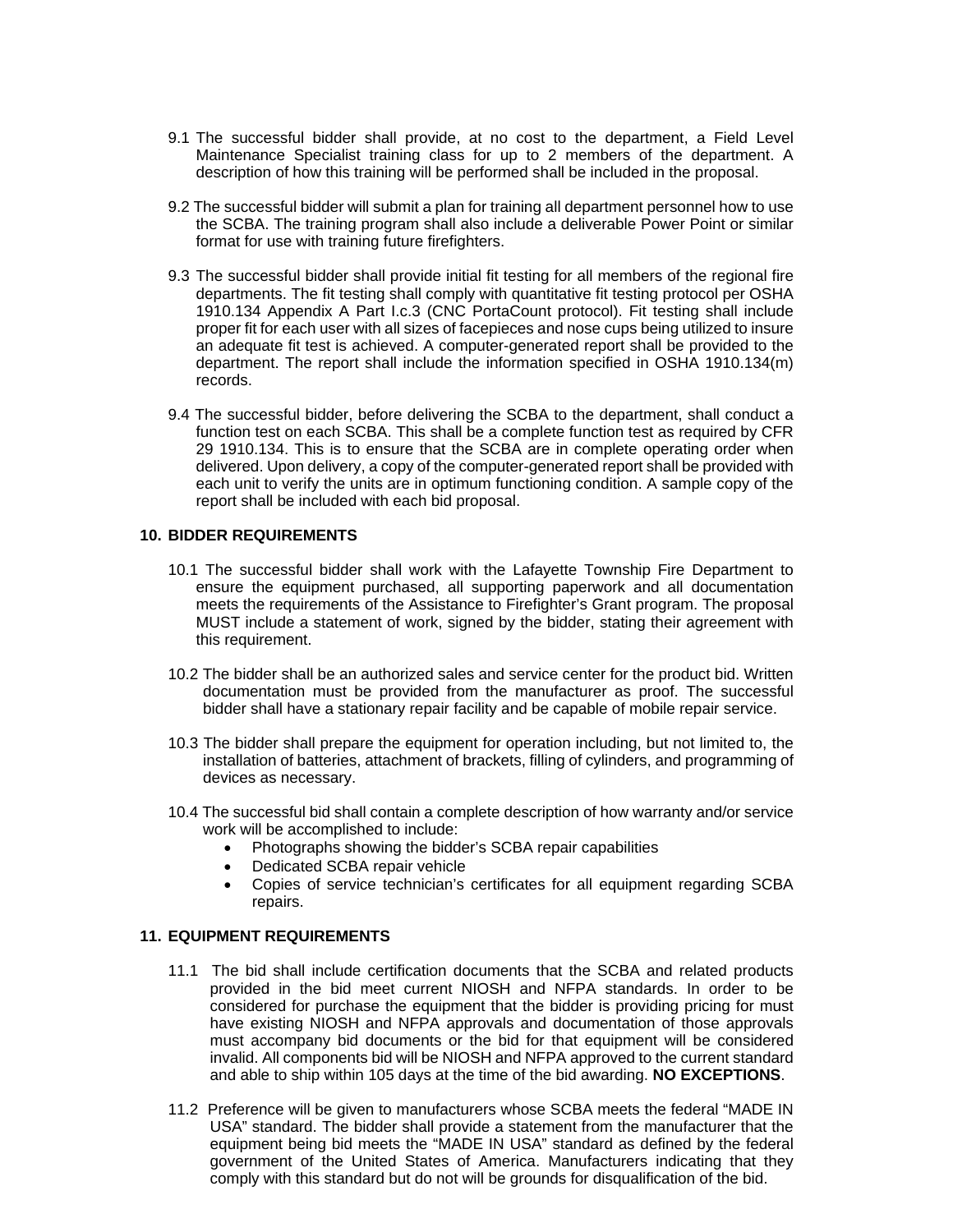- 11.3 The bid shall include all delivery and/or freight costs.
- 11.4 Failure to include any of this requested information is grounds to have bid disqualified.
- 11.5 The bidder shall provide 100% of all SCBA, face pieces and additional ordered components in the same delivery.
- 11.6 The bidder **SHALL** provide a detailed trade-in allowance for existing SCBA units the department wish to receive trade-in credit for and will be provided when requested from vendor as part of the bid process. (Please contact Chief Jeremy Klein)